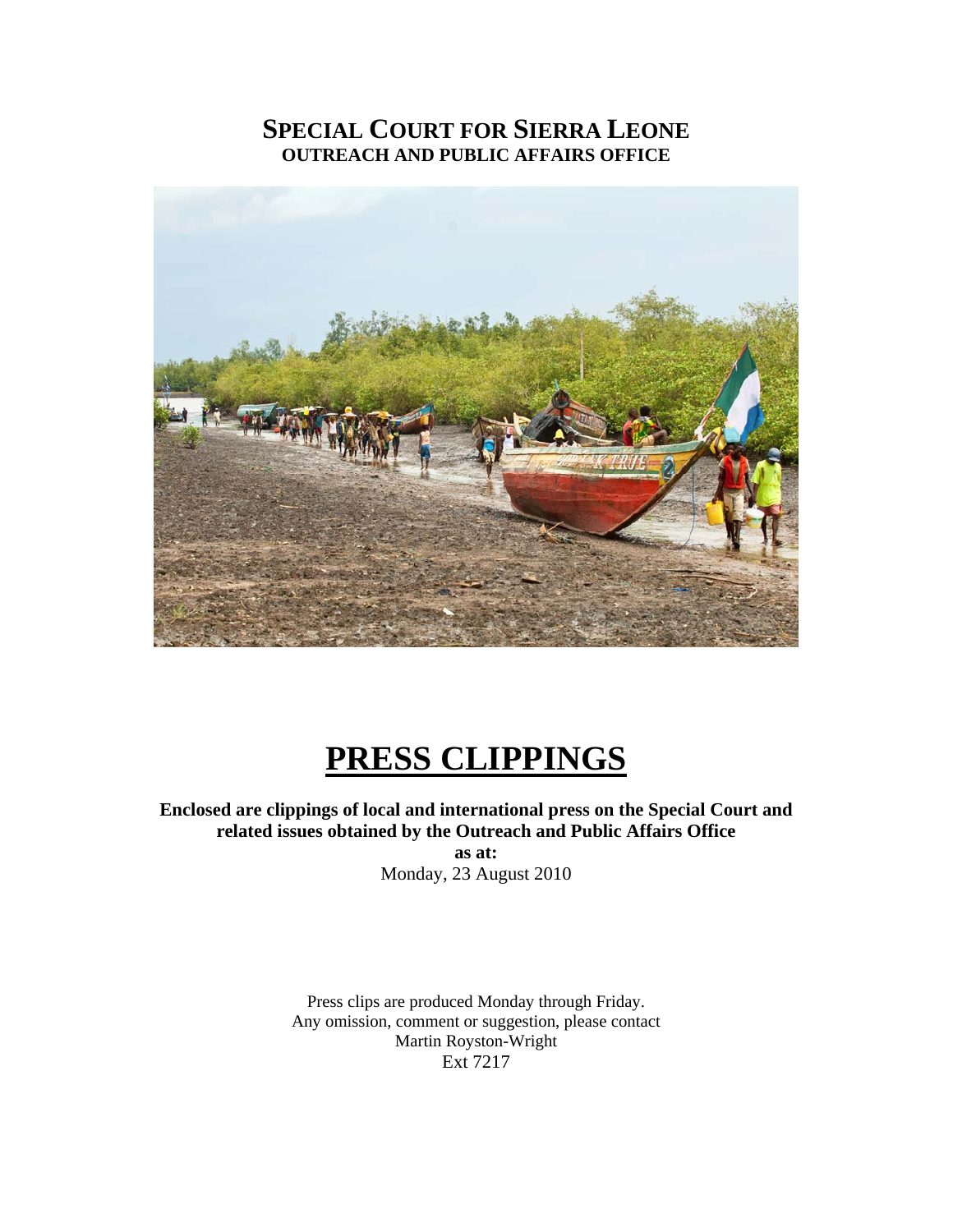| <b>Local News</b>                                                                                   |             |
|-----------------------------------------------------------------------------------------------------|-------------|
| Peter Andersen Denies Spending US\$82 Million on Charles Taylor / Independent Observer              | Page 3      |
| <b>International News</b>                                                                           |             |
| Last Prosecution Witnesses to Testify Against Ngirabatware Next Week / Hirondelle News Agency       | Page 4      |
| Issa Sesay Distances Charles Taylor From The Creation Of The RUF/ Charlestaylortrial.org            | Pages 5-9   |
| Thai Court Rules Arms-Dealing Suspect Bout can be Extradited to US / CNN                            | Pages 10-11 |
| Liberia: Political, Social Divides Threaten Strides in Shoring Up Peace, Says Ban / UN News Service | Pages 12-13 |
| TRC Indictees May Go Free/ Star Radio                                                               | Page 14     |
| UNMIL Public Information Office Media Summary / UNMIL                                               | Pages 15-20 |
| St Lucia Joins International Criminal Court / Carribean360                                          | Page 21     |
| Aggression in the Court / Foreign Affairs                                                           | Pages 22-23 |
| American Abassador at Large for War Crime Issues to Visit ICTR Monday / Hirondelle News Agency      | Page 24     |
| Genocide Suspect Re-Arrested in Gabon / Hirondelle News Agency                                      | Page 25     |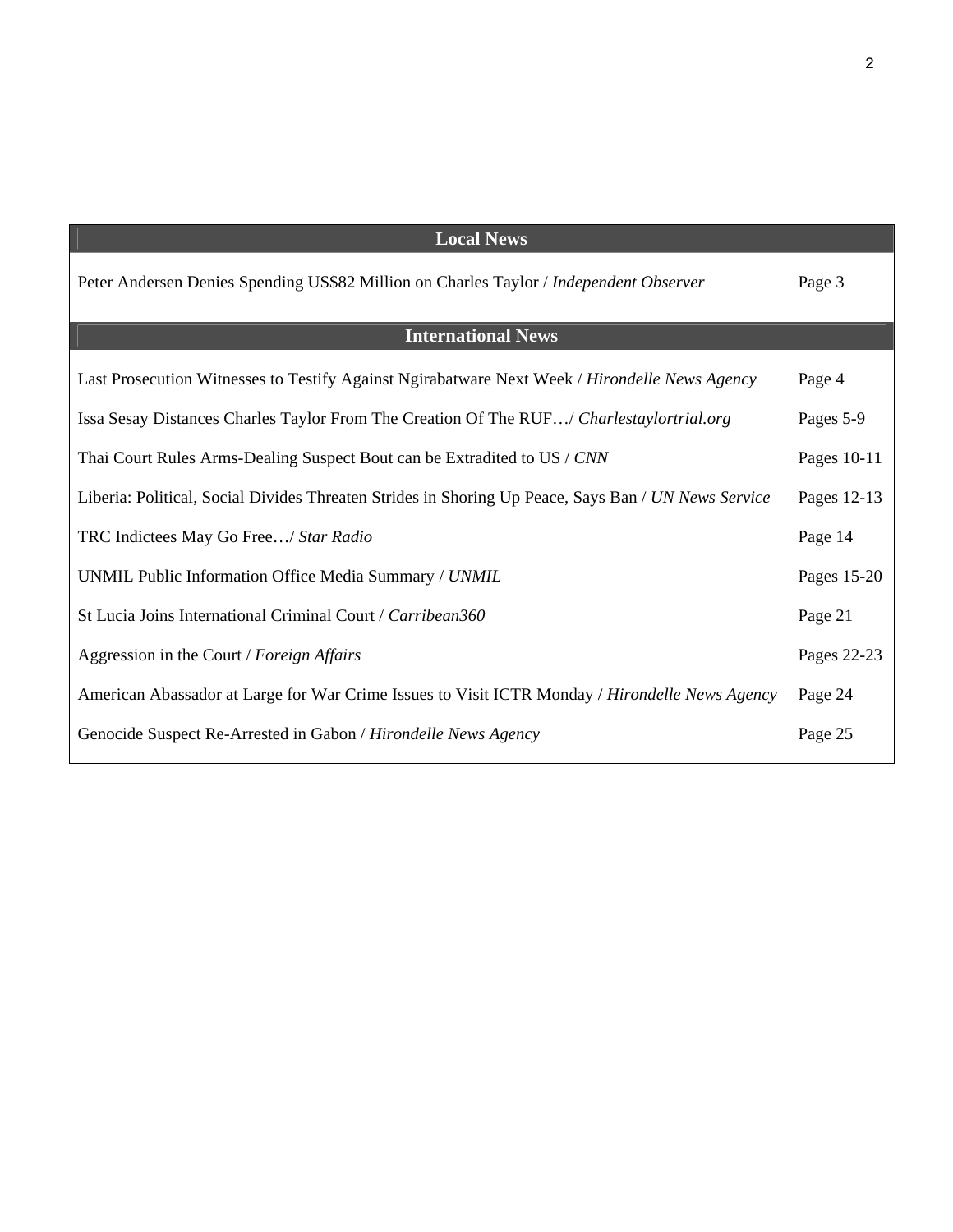# Peter Andersen denies spending **US\$82million on Charles Taylor**

#### Jonathan,

That can't possibly be true, because that works out to about \$128 million dollars, which is the great majority of what the Special Court has raised and spent since investigations started in 2002.

Where did you get that figure? Someone online must have been misled seriously. It just shows what can happen when people write without verifying their facts. Possibly someone thought that the Taylor trial is the only trial the court has conducted.

Obviously you are in a better position to get things correct than some of those abroad who might not be as familiar with the Special Court. My phone is with my 24 hours a day, so please check with me when these "facts" strange.

I was sorry to learn of your fractured shoulder, and I wish you a speedy recovery.

Regards,

Peter C. Andersen

Chief of Outreach and Public Affairs, **Special Court for Sierra Leone** Telephone: 232-22-297294 Mobile: 232-76-655732 Website: http://www.sc-sl.org Twitter: @SpecialCourt

#### Peter.

I appreciate your timely reaction though we are publishing it 72 hours late. Nonetheless this was authoritatively reported by the BBC on the morning Mia Farrow appeared in court.

I was at home monitoring the trial live on SKY NEWS and CNN simultaneously from two different TV screens and at the same time had my radio tuned to the 7 am BBC News Hour programme.

A press release from the Human Rights Commission aired on CTN and which we reproduced on the same date as the story you are now contesting states..."The Human Rights Commission says while over US\$82 million has been spent so far on the Charles Taylor trial as at June 2010, less than US\$45,000 has been paid into the Sierra Leone War Victims Fund".

Your busy work schedule, I presume eats into much of your time that less time is sacrificed to listen to the radio.

Regards, Jonathan Leigh

**Publisher/Managing Editor** Independent Observer Newspaper 76-608194, 33-362128, 88-773401, 25-228898 Email;jadleigh@yahoo.com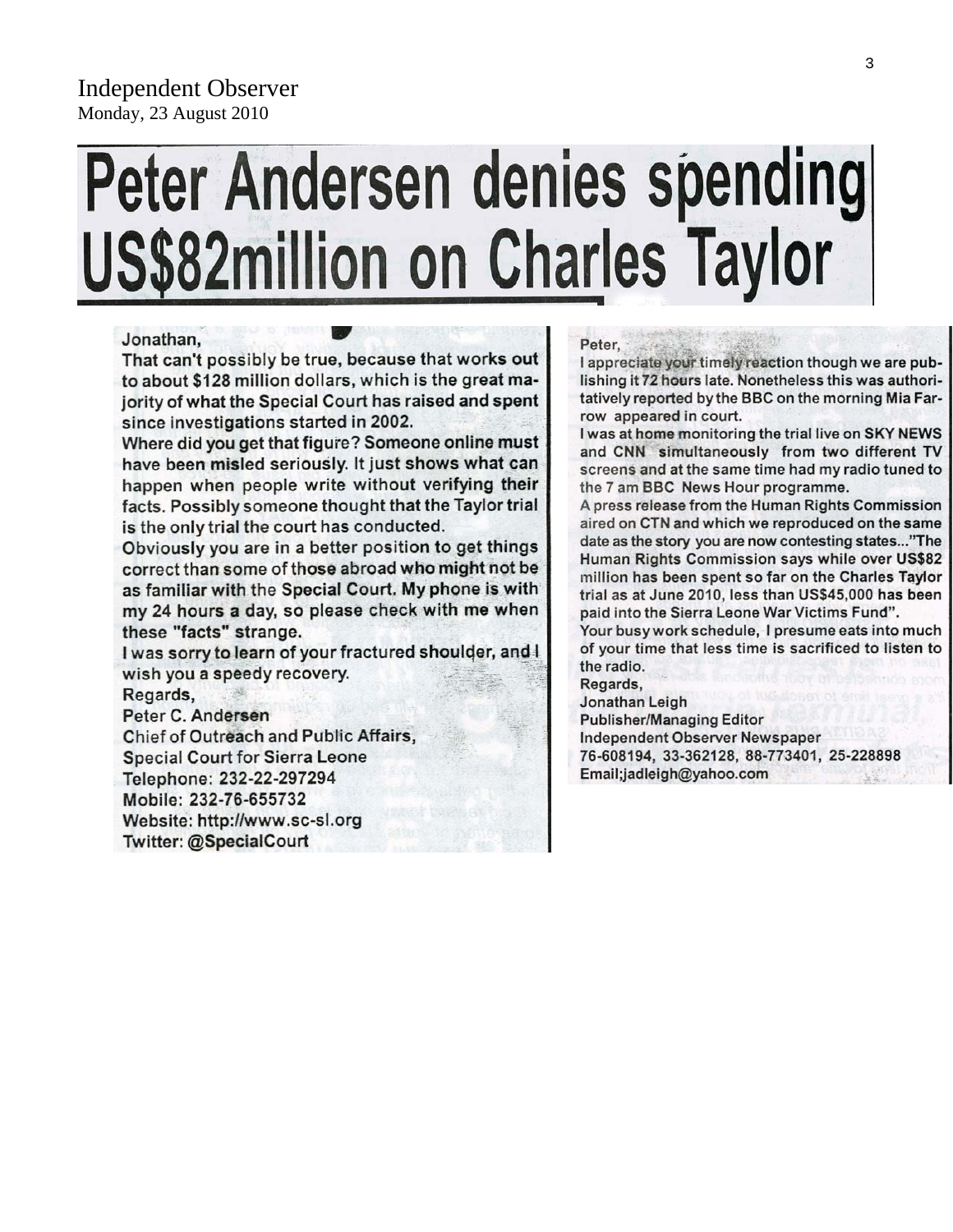# Hirondelle News Agency

Friday, 20 August 2010

#### **Last prosecution witnesses to testify against ngirabatware next week**

The prosecution in the trial of former Rwandan Planning Minister Augustin Ngirabatware charged with genocide and crimes against humanity will call its last three witnesses next week before the International Criminal Tribunal for Rwanda (ICTR).

Hearing of the case resumes Monday when Trial Chamber II presided over by Judge William Sekule would hold a status conference before taking evidence of the witnesses on Tuesday, ICTR's Prosecution Counsel Wallace Kapaya, told Hirondelle News Agency Friday.

According to him, the prosecution is expecting to rest its case at the end of next week. So far, a total of 17 witnesses have already testified. In July 2010 the Trial Chamber accepted the prosecution's motion to call three additional witnesses to reinforce its case.

The indictment, among other things, alleges that Ngirabatware "forwarded to MRND public funds from his ministry to purchase weapons for the party's youth wing, the Interahamwe militiamen". It alleges further that Ngirabatware launched appeals to kill Tutsis during numerous meetings in his home region in 1994.

Ngirabatware hails from what used to be the Nyamyumba commune, Gisenyi prefecture (North of Rwanda). He is the son-in-law of a wealthy businessman on the run, Felicien Kabuga, the alleged sponsor of the 1994 genocide.

A doctor of economics from the University of Freiburg (Switzerland), Ngirabatware taught at the National University of Rwanda (1986-1990), before he became Minister of Planning (1990-1994).

The former minister fled Rwanda in July 1994 and subsequently worked in various research institutes in Gabon and France. He was arrested in Germany on September 17, 2007 and has been in ICTR custody since October 8, 2008.

FK/ER/GF

© Hirondelle News Agency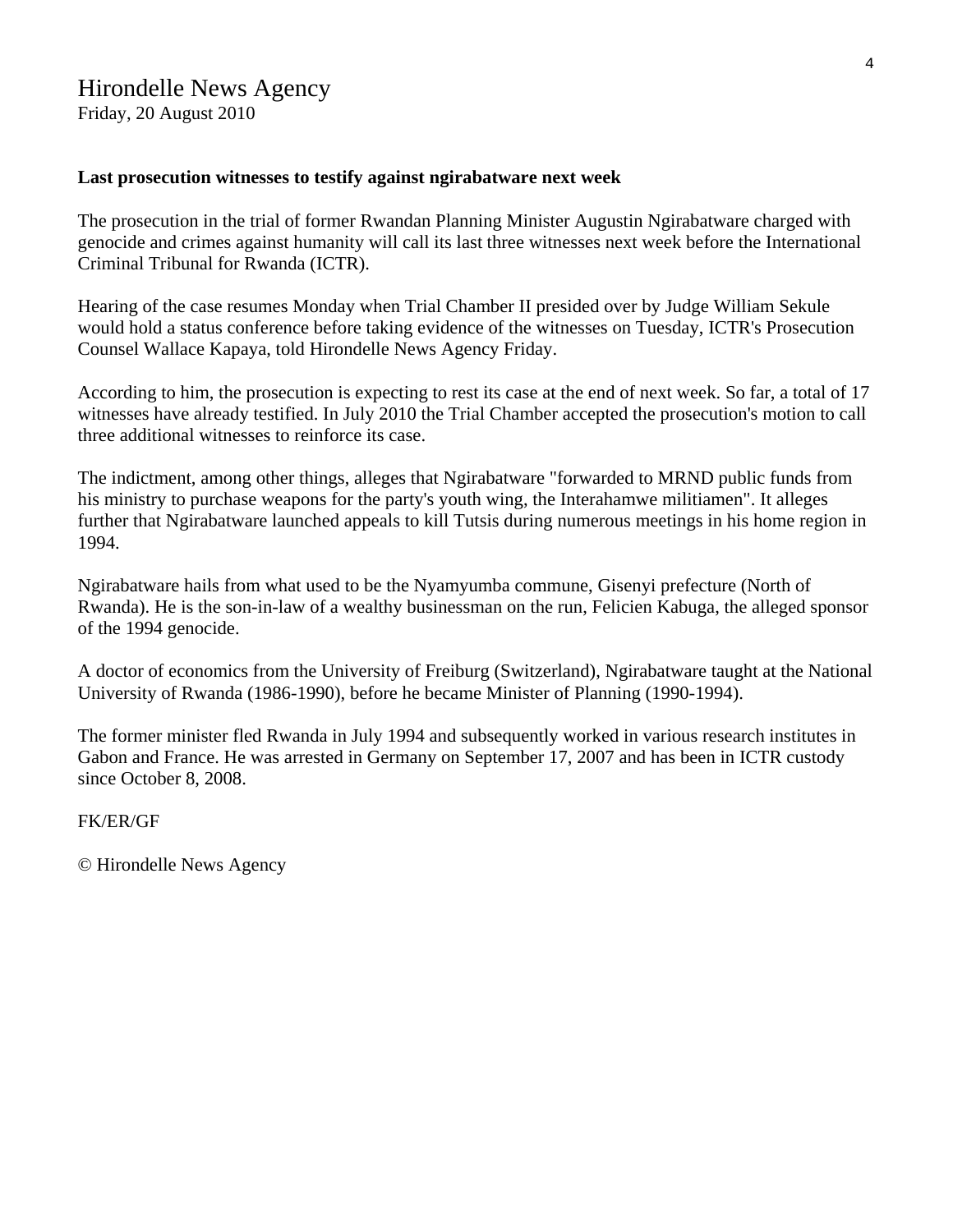# Charlestaylortrial.org Friday, 20 August 2010

Weekly Summary

# **Issa Sesay Distances Charles Taylor From The Creation Of The RUF, Says Taylor Did Not Promote RUF Commander To General**

#### By Alpha Sesay

As his cross-examination moved into a second week, Charles Taylor's 19th defense witness, Issa Hassan Sesay, this week distanced the former Liberian president from the creation of the rebel group that waged a bloody civil war in Sierra Leone from 1991 to 2002. Mr. Sesay also denied allegations that it was Mr. Taylor who promoted a senior rebel commander in Sierra Leone to the rank of General.

Prosecutors have maintained that the Revolutionary United Front (RUF) was created with substantial support from Mr. Taylor. In addition, prosecutors allege the former president, while he served as leader of his own rebel group, the National Patriotic Front of Liberia (NPFL), helped train RUF fighters in Sierra Leone and equipped them to invade Sierra Leone in March 1991. Prosecutors further accuse Mr. Taylor of meeting with RUF leader Foday Sankoh in Libya, and the two men planned the invasion of Liberia and Sierra Leone respectively. Mr. Taylor has denied these allegations. On Monday, Mr. Sesay distanced Mr. Taylor from the creation of the RUF, insisting instead that the rebel group was created by its leader Foday Sankoh.

"You know that the RUF was created with the acquiescence and support of Charles Taylor," prosecution counsel Nicholas Koumjian stated to Mr. Sesay on Monday.

"Well, I cannot explain because I was not there when Mr. Sankoh and Mr. Taylor discussed," Mr. Sesay responded.

"Most of the RUF fighters I knew at the base [camp where RUF fighters were trained], it was Pa Kallon [Senior adviser to Mr. Sankoh] who took them to the base," he added.

Mr. Koumjian on Monday read several testimonies from previous witnesses before the Special Court for Sierra Leone in Freetown that explained how the RUF recruited fighters in Liberia. According to Mr. Koumjian, RUF fighters were recruited from among people who had been arrested by NPFL rebels in Liberia.

One of the testimonies read in court on Monday was that of Morris Kallon, a former RUF commander who, like Mr. Sesay, has been convicted by the Special Court for Sierra Leone judges in Freetown for his role in the Sierra Leonean conflict and is presently serving a 40 year jail sentence in Rwanda. Mr. Kallon explained in his testimony that RUF leaders removed him from the custody of NPFL fighters and took him to the training base at Camp Naama in Liberia. Prosecutors say that such a recruitment drive and training by the RUF inside NPFL territory could not have happened without Mr. Taylor's knowledge.

Mr. Taylor has denied knowledge of any such activities. When asked about these allegations, Mr. Sesay also told the court that he had no idea that the RUF had recruited fighters from NPFL controlled areas and that Mr. Taylor did not provide any support to the RUF while they underwent training at Camp Naama.

"It was obvious to you that the RUF was created and supported by Charles Taylor, but you just don't want to say that because you are here to protect Charles Taylor," Mr. Koumjian told Mr. Sesay.

"No. That is not true. It was Mr. Sankoh who created the RUF. It was Mr. Sankoh who trained the RUF, and he used to tell us that he was supported by his brother Pa Kallon and Pa Kallon told us the same thing at Pendembu," Mr. Sesay said.

Mr. Sesay, you are clever, it's clear to you that none of this could have been done without the consent of Charles Taylor," Mr. Koumjian put to Mr. Sesay again.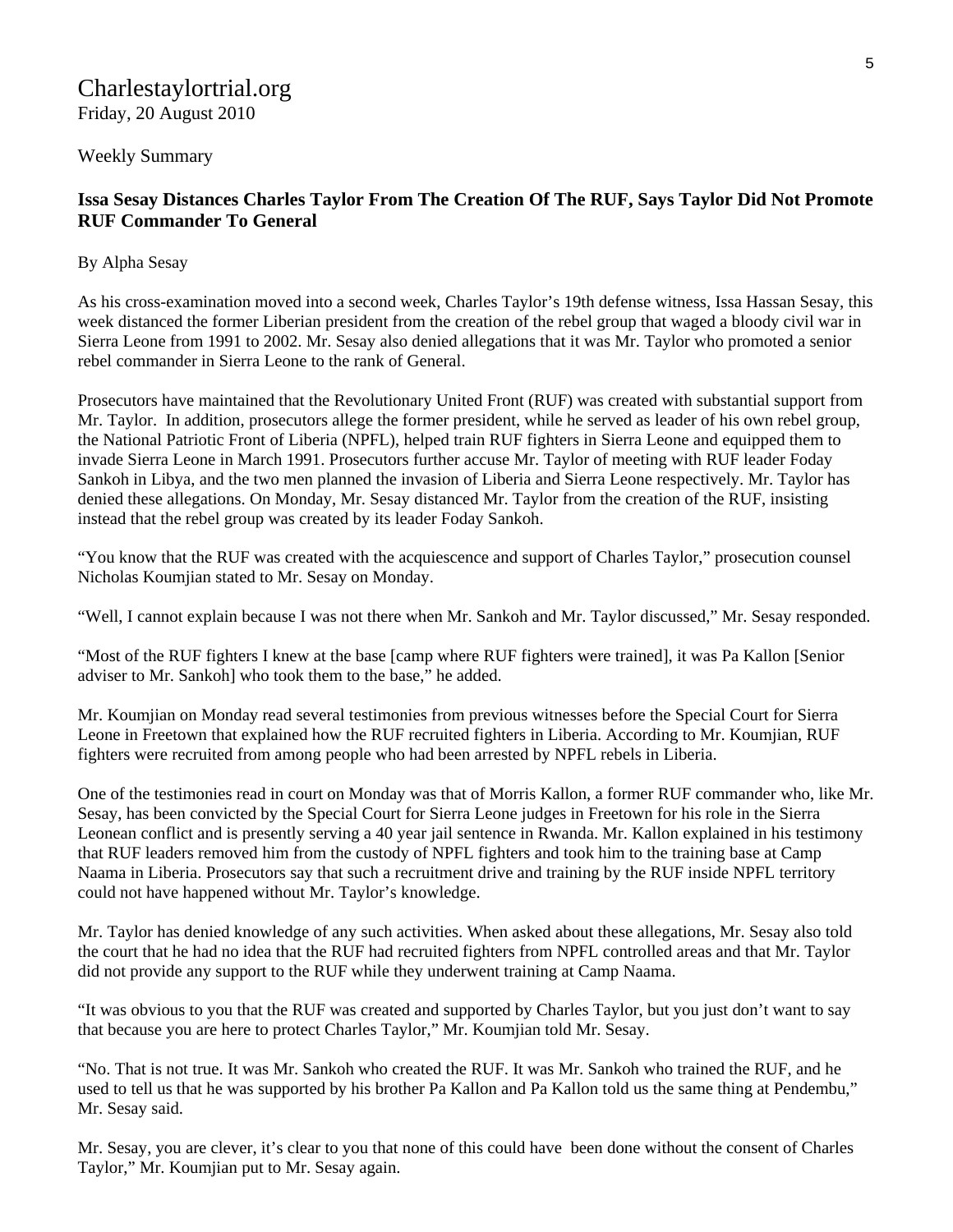In response, Mr. Sesay said, "Well, if you assess it that way, but I have to believe what Mr. Sankoh told me…but Mr. Sankoh did not tell me that he had links with Mr. Taylor…according to him, he was Mr. Taylor's friend and he was responsible for his own revolution."

Mr. Sesay's account of how and where Mr. Taylor and Mr. Sankoh met, however, contradicted what Mr. Taylor told the court in his testimony in 2009. According to Mr. Taylor, he never met Mr. Sankoh in Libya. Mr. Taylor explained in his testimony that when United Liberation Movement for Democracy in Liberia (ULIMO) rebels started attacking the NPFL with support from the government of Sierra Leone, he asked to meet the leader of the RUF because he realized the need to collaborate with the RUF to curtail attacks from ULIMO and the Sierra Leone government. Mr. Taylor said that was the first time he met Mr. Sankoh. On Monday, Mr. Sesay gave a different story.

When asked to tell the court what Mr. Sankoh told him about how he met Mr. Taylor, Mr. Sesay said, "According to Mr. Sankoh, he said he met Mr. Taylor in Libya and later in Liberia because Mr. Sankoh and his men were also training in Libya."

Mr. Sesay, however, added, "Mr. Sankoh told us that he was not the leader in Libya, it was Allie Kabbah who was the leader."

Before the RUF invasion of Sierra Leone in 1991, Mr. Sankoh made a satellite phone call to the BBC where he announced that the RUF will invade Sierra Leone in 90 days if the country's then leader, Joseph Saidu Momoh, did not step down as president. While Mr. Sesay admitted that Mr. Sankoh did not have a satellite phone at this time, he said he could not tell whether the RUF leader had used the satellite phone that Mr. Taylor was using at that time to communicate with the international media.

When asked whether "Foday Sankoh's threat, the 90 day ultimatum, was made on Charles Taylor's satellite phone," Mr. Sesay said, "I don't know that."

Mr. Sesay agreed that the RUF invasion in Sierra Leone was moved to an earlier date in March 1991 because of border clashes that took place between NPFL fighters and Sierra Leone Army (SLA) forces in Bomaru, eastern Sierra Leone. When these clashes between the NPFL and the SLA occurred, the RUF used that opportunity to immediately invade Sierra Leone, Mr. Sesay said. He explained that Mr. Sankoh and other NPFL commanders, including Anthony Menkunagbe and Oliver Varney, brought four trucks that were used to transport RUF fighters from Camp Naama to the Sierra Leone-Liberian border where they entered Bomaru.

On Tuesday, Mr. Koumjian questioned Mr. Sesay about the friendship between Mr. Taylor and RUF leader Foday Sankoh – a friendship prosecutors say predates the invasion of Sierra Leone in March 1991.

Prosecutors say that the two men became friends while they trained their respective fighters in Libya in the late 1980s and that the basis of such friendship was to provide mutual assistance to each other in their respective invasions of Liberia and Sierra Leone. When he testified as a witness in his own defense, Mr. Taylor said that he did not know Mr. Sankoh prior to the RUF's invasion of Sierra Leone in 1991. In his testimony on Monday, Mr. Sesay told the court that while they underwent training at Camp Naama in Liberia in 1990, Mr. Sankoh informed them that he was already friends with Mr. Taylor. On Tuesday, Prosecutors decided to dig further.

Mr. Koumjian put to Mr. Sesay that in a previous BBC interview, Mr. Taylor had announced, "It is known by everyone that I have been friendly with Foday Sankoh for many years before the revolution."

During his testimony, Mr. Taylor responded to the statement above by saying, "I said it is known by everyone that I knew Foday Sankoh before the revolution when in fact I did not."

"Was it known by all of you at Naama that Foday Sankoh was friendly with Charles Taylor or Charles Taylor was friendly with Foday Sankoh many years before the revolution?" Mr. Koumjian asked Mr. Sesay.

In response, Mr. Sesay said, "I cannot say what was happening before the revolution, but Mr. Sankoh told us at Naama that he was friends with Mr. Taylor…[He said so] at Naama and also in Sierra Leone."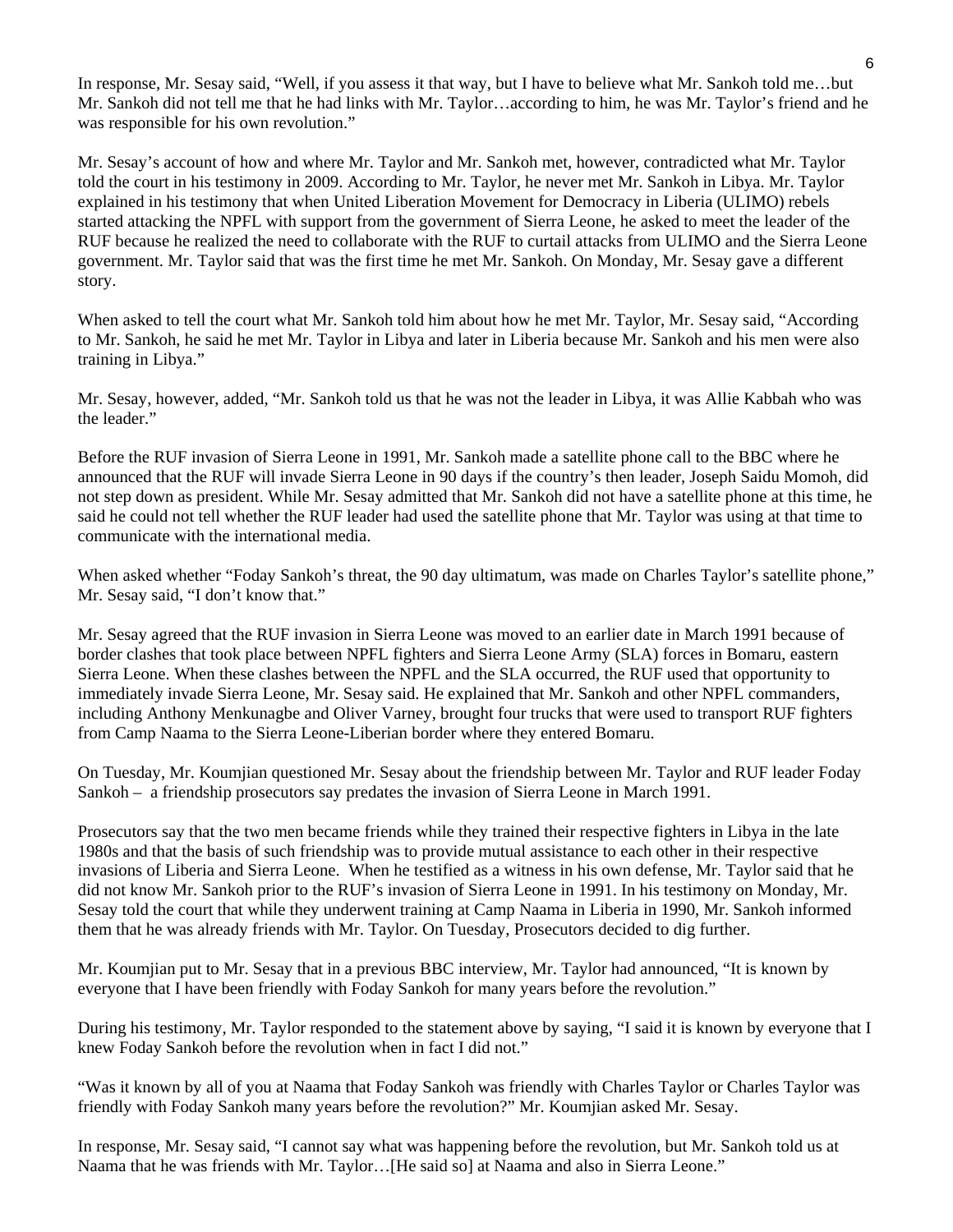Prosecutors are seeking to establish that the friendship between Mr. Taylor and Mr. Sankoh before the wars in Liberia and Sierra Leone saw the commencement of a joint criminal enterprise between the two men, and the purpose of such enterprise was to capture and control political power in their respective countries. In the pursuit of this enterprise in Sierra Leone, prosecutors allege that the RUF committed heinous crimes in Sierra Leone, crimes they say that Mr. Taylor bears the greatest responsibility for. Mr. Taylor has denied the allegations against him.

On Wednesday, Mr. Koumjian questioned Mr. Sesay about allegations that Mr. Taylor promoted RUF commander Sam Bockarie to the rank of Two Star General in late 1998, a time when the Sierra Leonean rebels were actively pursuing the conflict in Sierra Leone. Mr. Sesay insisted that it was not Mr. Taylor who issued the promotion to the Sierra Leonean rebel commander.

Prosecutors allege that when RUF leader Mr. Sankoh was incarcerated by the government of Sierra Leone, Mr. Taylor had full control over the RUF and that the rebel group's commanders took all orders from the former Liberian president. According to several prosecution witnesses, sometime in 1998, RUF commander Mr. Bockarie returned from Liberia and informed them that Mr. Taylor had promoted him to the rank of General in the RUF. Prosecutors say this points at Mr. Taylor's control over the Sierra Leonean rebel group.

Mr. Taylor has dismissed these allegations as false. Mr. Sesay has told the court that Mr. Bockarie was promoted by Johnny Paul Koroma, then former leader of the Armed Forces Revolutionary Council (AFRC), a group of Sierra Leonean soldiers who overthrew the elected government of Sierra Leone in 1997 and teamed up with the RUF to establish a government. The joint AFRC/RUF junta regime was forcefully removed from power by Economic Community of West African States (ECOMOG) peacekeepers in 1998.

On Wednesday, Mr. Koumjian in cross-examining Mr. Sesay showed him individual pictures of Mr. Bockarie, Mr. Taylor's former vice president Moses Blah, and the former Director of Special Security Services Benjamin Yeaten who, according to Mr. Koumjian, all displayed their stars indicating their military ranks in the same fashion. In the picture, all three persons were wearing "red berets" with the stars indicating their positions as Generals on the front of their berets.

"The red berets are identical that Sam Bockarie, Benjamin Yeaten, and Moses Blah are wearing, correct?" Mr. Koumjian asked Mr. Sesay.

"Yes, I see them, but we too had red berets." Mr. Sesay responded.

When the prosecution noted that "[i]t's the same uniform, the same type of khaki uniform that Sam Bockarie has with the Liberians," Mr. Sesay explained that "this is a US camouflage that the Nigerians used to wear, we used to capture them."

"When we joined the AFRC, [Corporal] Gborie used to supply those red berets to the RUF. Even when we fought ECOMOG, we used to capture these camouflage, we captured lots of red berets," he added.

Mr. Koumjian pointed out that the difference between the Sierra Leone Army (SLA) and Mr. Taylor's forces was that in Sierra Leone, the soldiers displayed their stars on their military uniforms while Mr. Taylor's forces displayed theirs on their berets, as done by Mr. Yeaten and Mr. Blah. Mr. Sesay agreed with Mr. Koumjian on this.

"It's correct, isn't it, that the Sierra Leone Army would not wear stars on the beret?" Mr. Koumjian asked again.

In response, Mr. Sesay said, "Yes, the Sierra Leone Army, they put their ranks on their uniform."

"This is just further evidence that the promotion of Sam Bockarie was done by Mr. Taylor, not Johnny Paul Koroma," Mr. Koumjian challenged Mr. Sesay.

"No," Mr. Sesay said. "He was promoted by Johnny Paul. They can promote you and you'll remove the star from the uniform and put it on your beret. That's what Sam Bockarie did."

On Thursday, Mr. Sesay made considerable effort to distance the RUF from the 1999 invasion of Freetown, an attack which saw the commission of heinous crimes including murder, rape, amputations of the arms and limbs of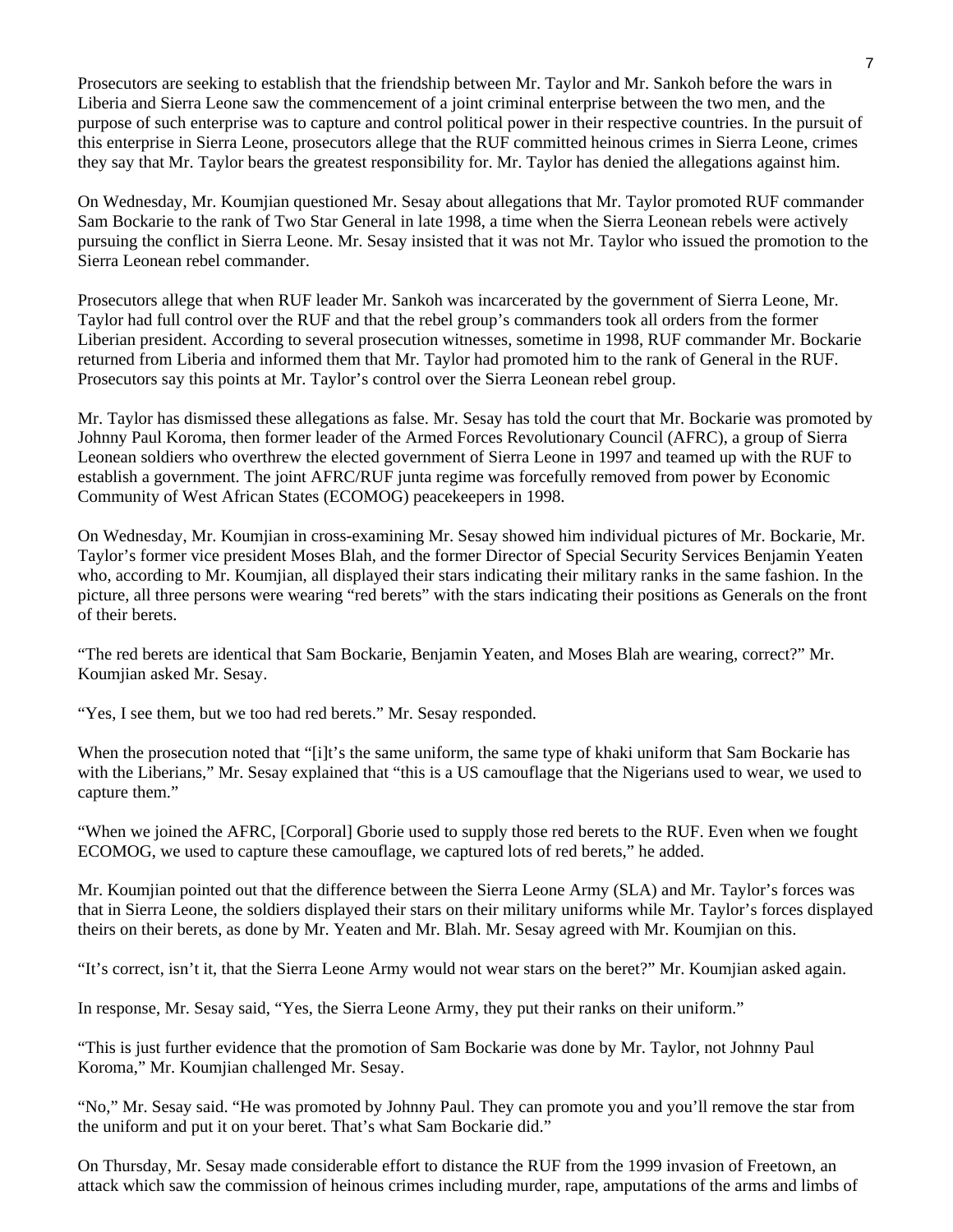civilians, and the looting and destruction of civilian property. Mr. Sesay insisted that the invasion of Freetown was solely an operation undertaken by the AFRC soldiers.

"It was an AFRC operation, it was an independent operation that they carried out," Mr. Sesay told the court in reference to the January 1999 invasion of Freetown.

Mr. Sesay explained that "they [AFRC] fought from Koinadugu [Northern Sierra Leone] right up to Freetown on their own."

According to Mr. Sesay, the action of the democratic government of President Ahmed Tejan Kabbah to execute members of the Sierra Leone Army (SLA), who had been found guilty by a Court Martial for their involvement in the coup, was the main reason why the AFRC decided to attack Freetown.

"That is why they attacked Freetown, they said their colleagues had been killed," Mr. Sesay told the court.

Prosecutors on the otherhand have insisted that the 1999 Freetown invasion was a joint operation undertaken by the AFRC and the RUF in pursuit of their joint criminal enterprise in Sierra Leone. Prosecutors hope that by proving the RUF's involvement in the Freetown invasion, Mr. Taylor would be held liable because according to prosecutors, when Mr. Taylor allegedly provided arms and ammunition to the RUF to attack the diamond rich town of Kono in December 1998, the rebels used that operation and the same arms and ammunition to advance to the northern part of the country before they proceeded to Freetown in January 1999.

Mr. Sesay has denied these allegations, telling the court instead that the AFRC troops that attacked Freetown took off from Koinadugu under the leadership of Solomon Anthony James Musa (SAJ Musa) but that when SAJ Musa died before the troops entered Freetown, Alex Tamba Brima, aka Gullit, (also now convicted by the Special Court and serving a jail term in Rwanda) took over the leadership of the troops. It was at that time that he made contact with RUF commander Mr. Bockarie.

"According to [my radio] operator, it was Gullit's name that was mentioned to Sam Bockarie's operator. He said Gullit told Sam Bockarie that SAJ Musa was dead. Then Sam Bockarie told Gullit that they should wait for reinforcement to come so that they will attack Freetown," Mr. Sesay explained.

Mr. Sesay added that Gullit did not wait for the reinforcement to arrive when he led his troops into Freetown.

When asked whether it was Mr. Bockarie who offered to send reinforcements to support Gullit's troops, Mr. Sesay said, "That is what my operator told me…based on the instruction he gave Gullit to wait to get reinforcement for us to attack Freetown, but Gullit did not wait, he did not go ahead with what he was told."

Mr. Sesay told the court that the RUF was not involved in the plan to attack Freetown because the AFRC's SAJ Musa and the RUF's Mr. Boackarie were not on speaking terms. When asked why Mr. Bockarie was "offering to send reinforcement to this renegade group," Mr. Sesay said that "when Gullit told Bockarie that SAJ Musa was dead, since Gullit was his friend, Bockarie was ready to work with him."

Mr. Sesay said that the RUF fighters who moved to reinforce the AFRC could not enter Freetown because ECOMOG forces stopped them at Waterloo outside Freetown.

"ECOMOG was in Hastings and Jui and so they [RUF} could not go to Freetown," Mr. Sesay said.

He agreed that their purpose was to enter Freetown.

Mr. Koumjian then played in court a January 1999 audio clip of a BBC interview by a Colonel FAT Sesay in which the Colonel told the interviewer that "we have again overthrown the SLPP [Sierra Leone People's Party]…the combined forces of the AFRC and the RUF forces."

In response to this, Mr. Sesay said, "I knew that he was lying because at that time, the RUF were in Makeni."

Mr. Sesay insisted, "I was not part of the planning, nor was I part of the execution of the attack on Freetown."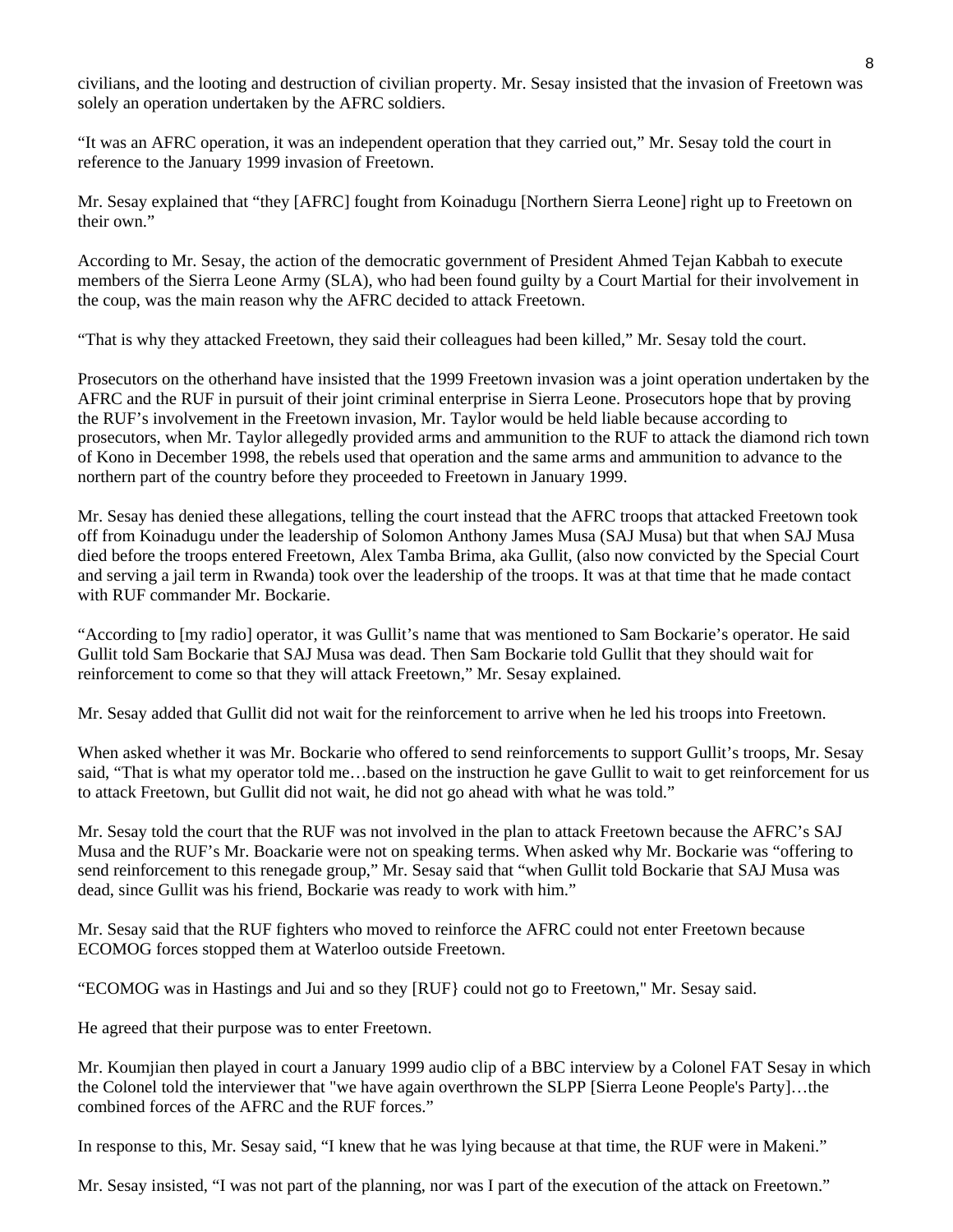When told that RUF's Mr. Bockarie had "called his papay [Mr. Taylor]" to inform him that the rebel forces had entered Freetown, Mr. Sesay said, "I didn't know about that."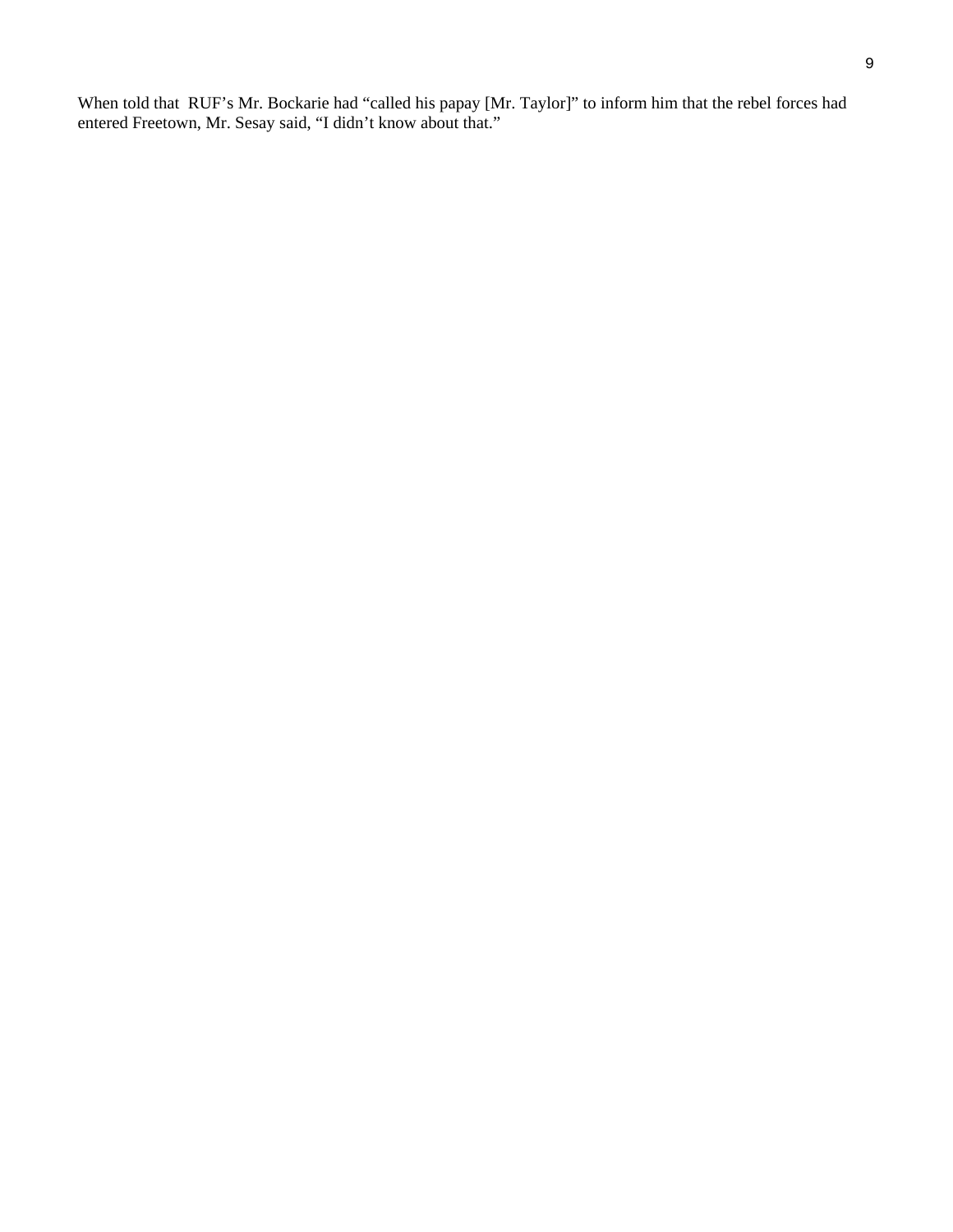CNN Friday, 20 August 2010

# **Thai court rules arms-dealing suspect Bout can be extradited to US**

From **Kocha Olarn**, CNN



*Alleged Russian arms dealer Viktor Bout arrives for a hearing at the Criminal Court in Bangkok on August 20.* 

**Bangkok, Thailand (CNN)** -- A Thai appeals court ruled Friday that suspected international arms dealer Viktor Bout can be extradited to the United States.

The court ruled that the extradition process must be completed within three months, otherwise Bout will be released.

Bout, a former Soviet military officer, was shackled in chains during the hearing. His wife and daughter were also in the courtroom. After the ruling, they stood up and cried. Friday's ruling came after heavy lobbying from U.S. officials.

"We are extremely pleased that the Appeals Court in Thailand has granted the extradition of Viktor Bout to the United States on charges of conspiring to sell weapons to a terrorist organization for use in killing Americans," said a statement by acting U.S. Deputy Attorney General Gary Grindler. "We have always felt that the facts of the case, the relevant Thai law and the terms of our bilateral extradition treaty clearly supported the extradition of Mr. Bout on these charges."

Russian Foreign Minister Sergei Lavrov described the Thai appeals court's ruling as an "unlawful, political decision" that was "taken under a very strong pressure from the outside," Russian state-run news agency RIA Novosti reported.

"I can assure you that we'll do everything necessary for his return to his home country," Lavrov told reporters, according to RIA Novosti.

Bout had been indicted by U.S. federal authorities on a series of charges, including counts of illegally purchasing U.S. cargo planes to ferry weapons to warring parties and regimes in Africa and the Middle East.

Thai courts had previously balked at extraditing Bout to the United States on the basis of the original charges against him, which centered on his alleged efforts to send millions of dollars worth of weapons to arm guerrilla fighters in Colombia. Last year, a Thai court rejected the U.S. government's request for extradition.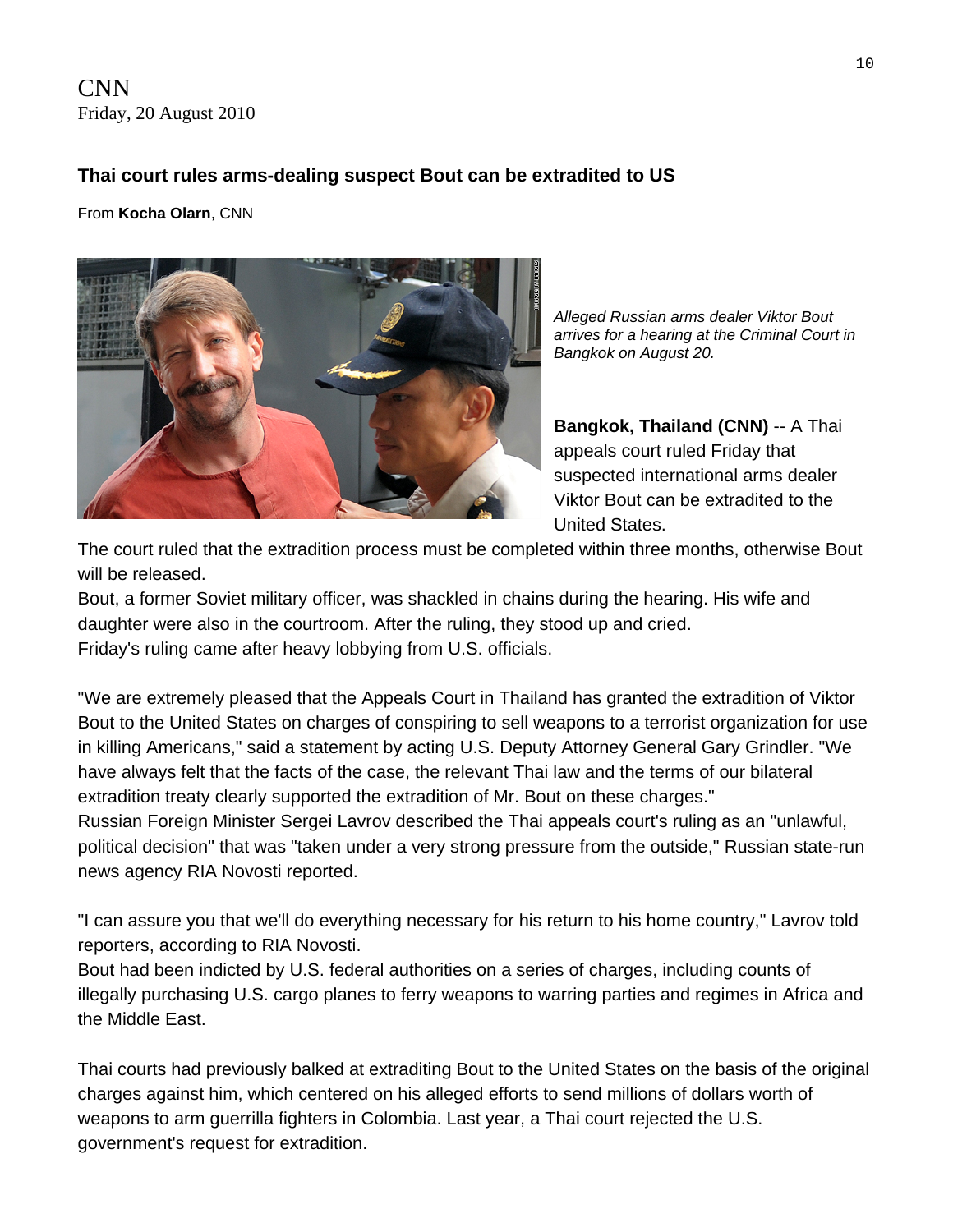Bout was arrested in Bangkok in March 2008 after a sting operation led by agents of the U.S. Drug Enforcement Agency, posing as members of the Revolutionary Armed Forces of Colombia (FARC). Bout, widely regarded as a prolific arms dealer, has been in Thai custody since. Bout has repeatedly said he has not broken any laws and the allegations against him are lies. He is accused of supplying weapons to war zones around the world -- from Sierra Leone to Afghanistan.

In February, a federal indictment charged Bout and an alleged co-conspirator with the illegal purchase of a Boeing 727 and a Boeing 737, money laundering and wire fraud. The United States charged Bout in 2008 with agreeing to sell surface-to-air missiles, armor-piercing rocket launchers, "ultralight" airplanes, unmanned aerial vehicles, and other weapons to FARC. Justice Department officials have sought his extradition since then.

Federal authorities accused Bout of four terrorism offenses: conspiracy to kill U.S. nationals, conspiracy to kill U.S. officers or employees, conspiracy to acquire and use an anti-aircraft missile, and conspiracy to provide material support or resources to a designated foreign terrorist organization, the designation given to FARC by the U.S. State Department.

A former Soviet air force officer who speaks six languages, Bout allegedly began building his arms business as the Soviet Union disintegrated in the early 1990s. He acquired surplus Soviet planes and, according to the U.S. Treasury Department, started shipping arms and ammunition to various conflict zones.

It is widely believed that he inspired the character of Yuri Orlov, the arms dealer played by Nicolas Cage in the 2005 film "Lord of War."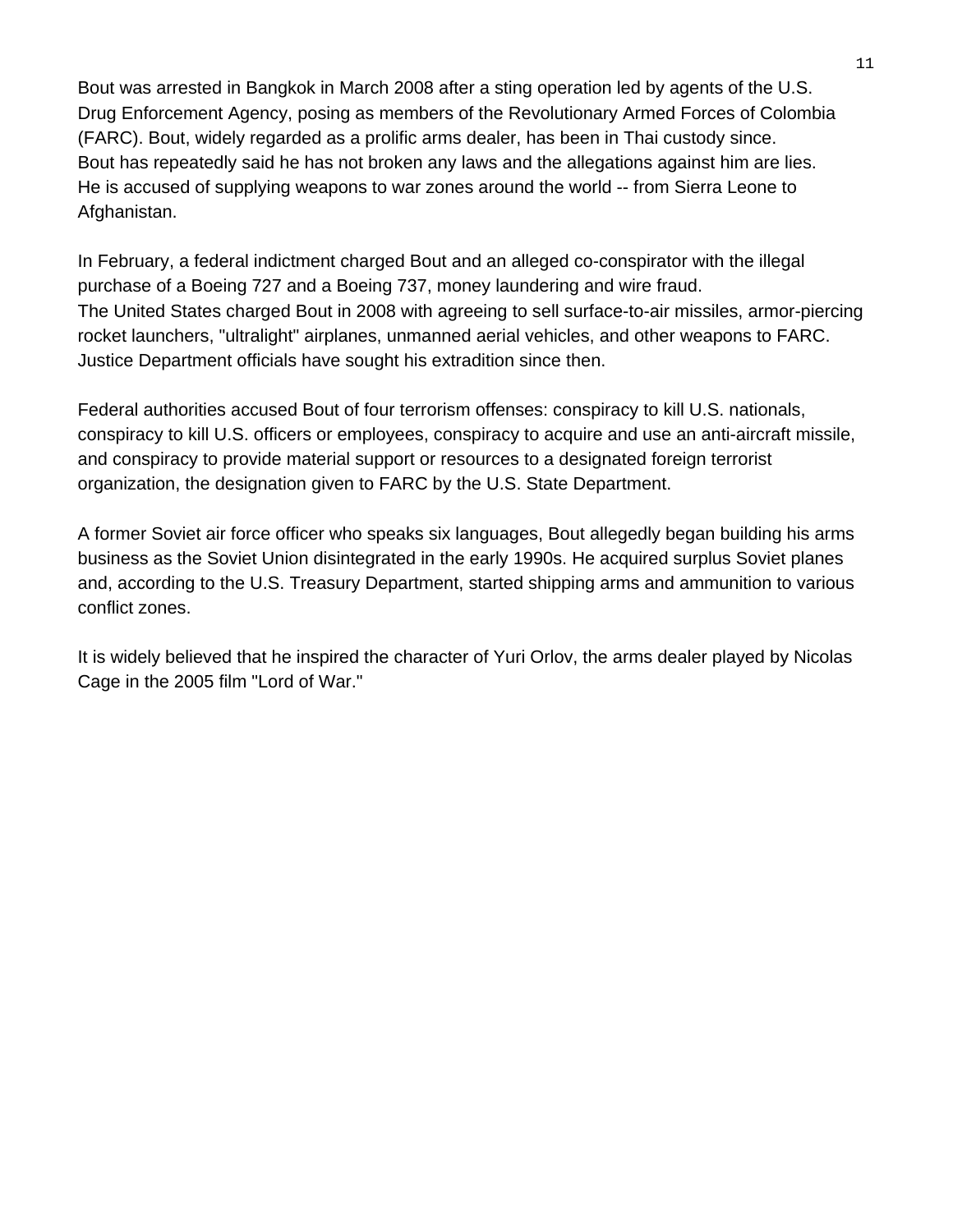# UN News Service (New York) Friday, 20 August 2010

# **Liberia: Political, Social Divides Threaten Strides in Shoring Up Peace, Says Ban**

Although Liberia continues to make considerable progress in consolidating peace and security, enduring political and social divides, among other factors, could roll back the strides made so far, Secretary-General Ban Ki-moon cautions in a new report.

He also warns that limited gains on national reconciliation and the far-reaching perception of the prevalence of impunity are also obstacles to progress in his most recent report to the Security Council on the UN peacekeeping mission in Liberia, known as UNMIL.

While the West African nation's overall security situation is stable, it is fragile due to ethnic and communal tensions, disputes over access to land and a lack of confidence in the criminal justice system, the report notes.

Rape, armed robbery and other forms of serious criminal activity, it says, continue to be prevalent, expressing concern that more than 70 per cent of reported rapes between February and August have involved victims under the age of 16.

"Relatively minor disputes continued to rapidly escalate into major destabilizing incidents," Mr. Ban writes.

He points to the example of widespread violence in Lofa County in northern Liberia between the predominantly Christian Lorma and Muslim Mandingo communities triggered by allegations of a ritual killing and aggravated existing tensions.

Armed with cutlasses, shotguns and other weapons, the two sides attacked each other and property, including places of worship, resulting in four people being killed, 18 others sustaining injuries, and many churches, mosques and homes being destroyed.

UNMIL, along with the Emergency Response Unit of the Liberian National Police, stepped in to restore order.

In Maryland country in Liberia's southeast, UNMIL and the national police prevented violence in April when a witch doctor identified those allegedly behind a ritual killing, leading to the arrest of 18 people including influential figures in the area - and sparking a community protest.

"As events in Lofa and Maryland counties demonstrate, low public confidence in the State's capacity to deliver justice frequently leads to rapid flare-ups, threatening overall law and order," the Secretary-General notes.

He also says that although security institutions are continuing to make progress, they have yet to reach the capacity to respond independently of UNMIL, especially outside the capital, Monrovia.

"It is crucial that the development of the security sector becomes a main priority for the Government and the international community so that those institutions become independently operational, and are fully resourced," Mr. Ban writes.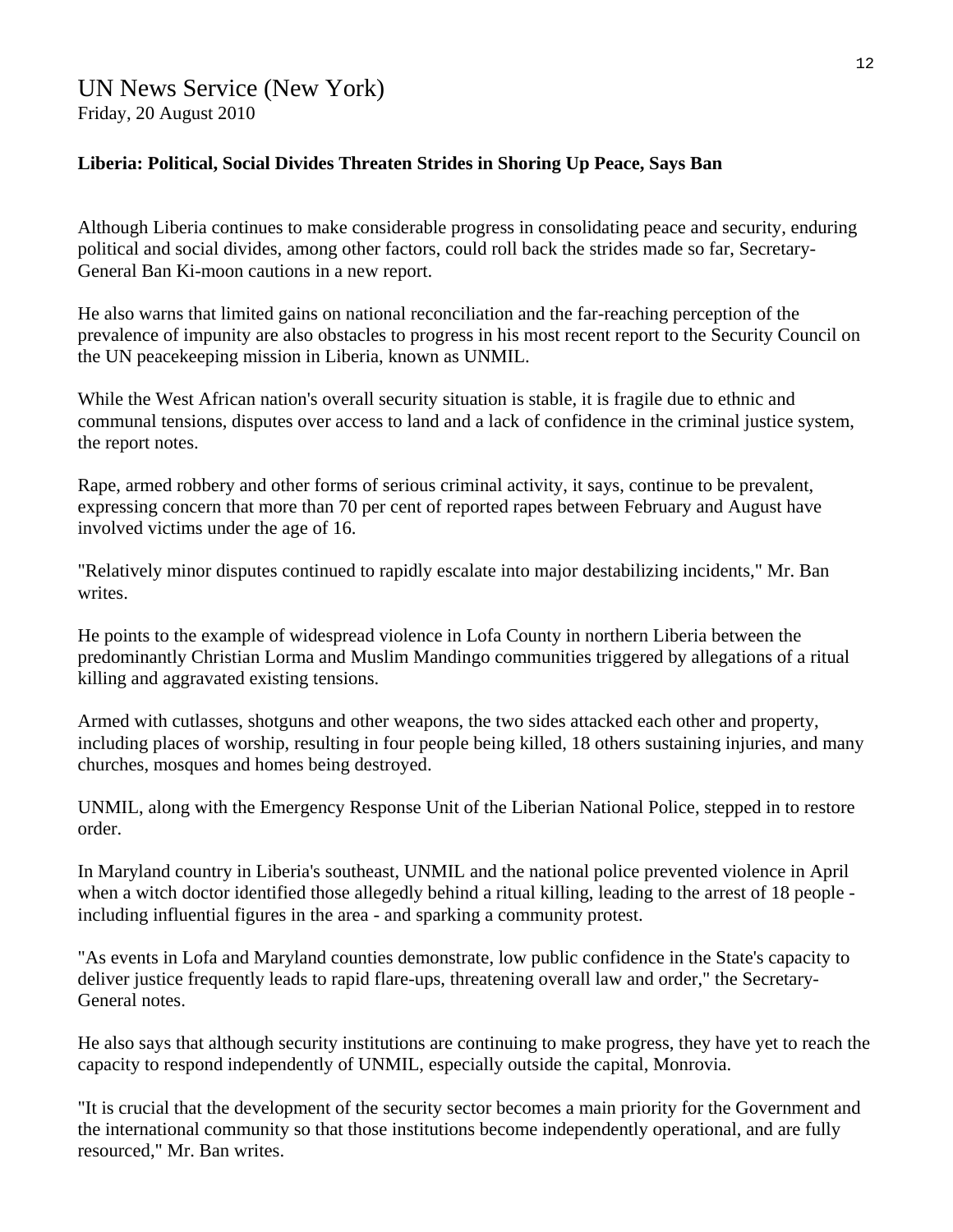He stresses that next year's elections will be a "critical milestone" for Liberia, testing the capacity of national institutions, and urges the Government and others to create a plan on how to take the recommendations made by the Truth and Reconciliation Committee forward.

UNMIL was set up in 2003 to bolster a ceasefire agreement ending a war that killed almost 150,000 Liberians, mostly civilians, and sent 850,000 others fleeing to neighbouring countries.

In this report, the Secretary-General says that he is pleased that the Government and its international partners have started planning for the eventual handover of security responsibilities from UNMIL to national authorities.

The mission has entered that its third stage in its drawdown, with the repatriation of more than 2,000 troops and dozens of armoured personnel carriers and three attack helicopters.

The police component has maintained its authorized strength of 1,375, and Mr. Ban recommends that UNMIL's current military and police levels be maintained until after the 2011 elections, "a core benchmark for UNMIL drawdown and withdrawal."

He also called on the Council to extend the mission's mandate for an additional year until 30 September 2011.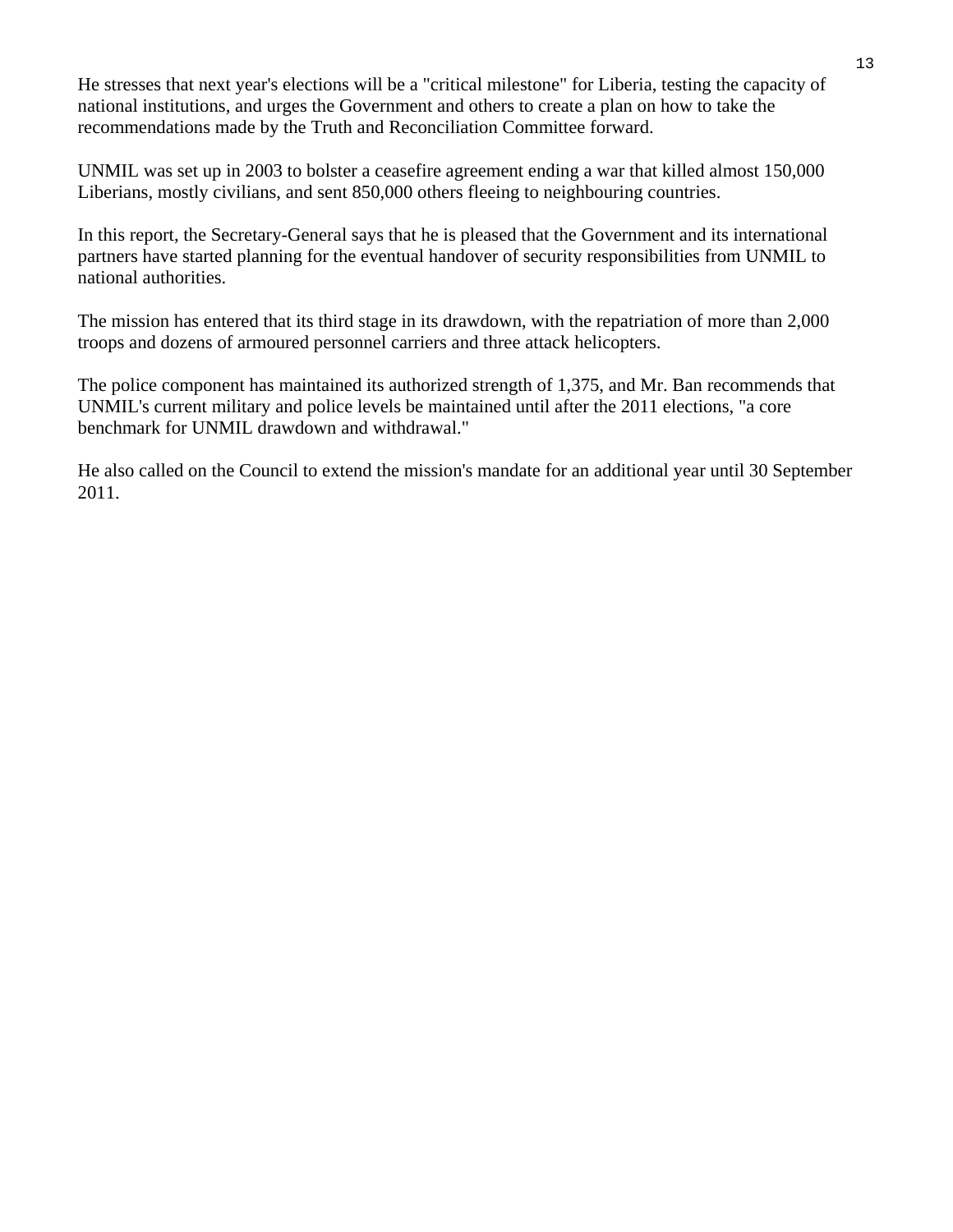# Star Radio (Liberia)

Saturday, 21 August 2010

# **TRC indictees may go free … reputable lawyer warns**

Written by Julius Kanubah

Six of the seven nominees of the Independent National Human Rights Commission say they are not responsible to implement recommendations of the TRC report.

The INHCR nominees however said they are only tasked to ensure the full implementation of the TRC recommendations.

They made the statement Friday at a confirmation hearing before the Senate's Committee on Judiciary, Claims, Human Rights and Petition.

The INHCR Chairperson-designate Cllr. Punchu Leonard Bernard said it is the responsibility of government to implement recommendations of the TRC.

During the hearing, Cllr. Bernard described herself as a senior lawyer, a reference to protest by a citizen that she was not qualified to head the INHCR as per its Act.

Cllr. Bernard however failed to say which Month of 2010 she was admitted into the Supreme Court as counselor-at-law, saying she has forgotten.

One of the nominees, reputatble Human Rights lawyer Cllr. Dempster Brown said it will be difficult to prosecute individuals listed in the TRC report because the Act was meant for reconciliation.

According to Cllr. Brown, there are no laws in Liberia to prosecute people indicted in the TRC report of war crimes and crimes against humanity.

He warned unless legislations are passed by the Legislature to establish a special war crimes court in Liberia, war crimes indictees cannot be prosecuted under Liberian laws.

Other nominees who appeared for confirmation include James Torh, Thomas Bureh, Ms. Macdilla Howard and Ruby Johnson-Morris.

The other nominee Boakai Dukuly did not appear because he is said to be out of the Country.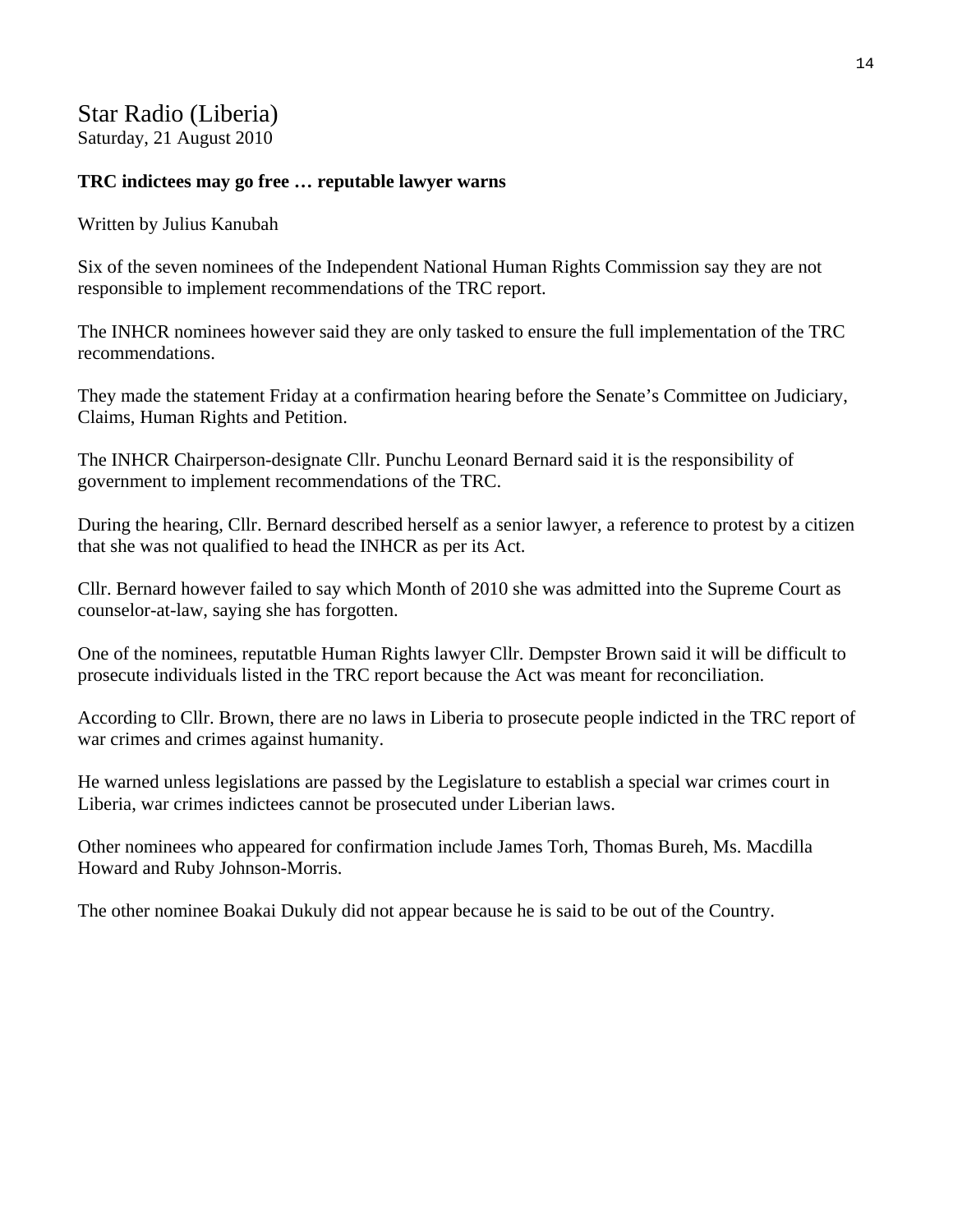



United Nations Mission in Liberia (UNMIL)

# **UNMIL Public Information Office Media Summary 20 August 2010**

*[The media summaries and press clips do not necessarily represent the views of UNMIL.]* 

# **UN News in Liberia**

#### **"They Will Find Us If They Need Us", Deserting AFL Soldiers Speak Out**  [Public Agenda]

- Reports say the new Armed Forces of Liberia (AFL) is in disarray due to desertion or defection.
- Investigations conducted revealed that about 1,000 AFL soldiers have defected into civilian life.
- The soldiers attributed their action to unbearable living conditions being faced in the barrack and the lack of system and respect within the army.
- They said since the army was official turned over to the Liberian Government in December 2008 by international trainers including DYNCORP, PAE, and SSR, living in the barrack has become unbearably disappointing despite their solemn oath to serve, protect and defend the state and its people.
- The defected AFL soldiers cited among other things that the lack of safe drinking water in the barrack has caused several typhus and malaria cases.
- In another development, unconfirmed reports say uniforms belonging to the deserting servicemen are being sold to Nigerian peacekeeping soldiers with the United Nations Mission in Liberia (UNMIL).

# **Local News on Liberian issues**

#### **Liberia Gets New Ambassador to US**

[Front Page Africa, The Analyst, The Inquirer]

- President Ellen Johnson Sirleaf has temporarily assigned Deputy Foreign Minister William V. S. Bull as Ambassador Ad Hoc to the Liberian Embassy in the United States pending the appointment of a new Ambassador.
- A Foreign Ministry release says the information has been officially conveyed to the US Government through the Charge d'Affaires a.i. of the US Embassy in Monrovia when he paid a courtesy call on Foreign Minister Olubanke King Akerele Wednesday.
- Minister Akerele has also communicated to her US counterpart Hillary Clinton the decision of the Liberian Government concerning the assignment of Ambassador Bull as Ambassador Ad Hoc.
- Ambassador Bull a career diplomat replaces Ambassador Nathaniel Barnes who was recalled recently as Liberia's Ambassador to the US.

#### **President Sirleaf Submits Freeport Agreement to Lawmakers**

[Heritage]

- President Ellen Johnson Sirleaf has submitted to the Legislature for ratification a US\$100 million concession agreement for the Freeport of Monrovia.
- The President said the agreement is intended to make the Freeport of Monrovia a public-privatepartnership.
- According to her, the agreement was reached between Liberia and the Danish Company, APM-Terminals.
- President Sirleaf identified the company as a world class entity which specializes in port management and terminal services across the world.
- She said the agreement has several benefits including the full modernization of the Freeport and training of its staff in line with international standards.
- The President said the National Port Authority will receive an annual average royalty of US\$9.3 million, an amount that would rise to US\$231 million over the term of the agreement.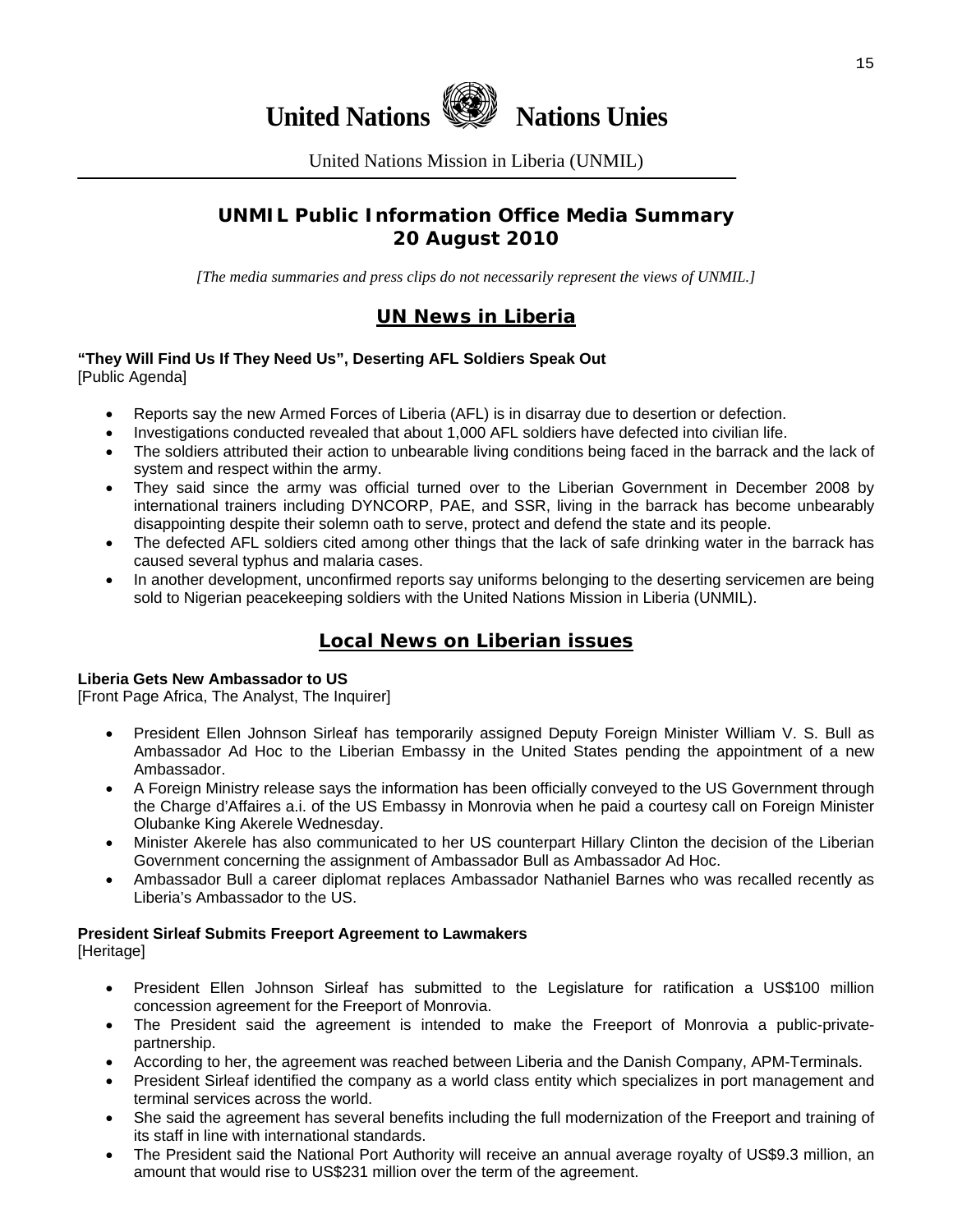• The House has meanwhile sent the agreement to its committees on State Enterprises, Pubic Utilities, Contract and Monopoly and Judiciary.

#### **President Sirleaf among Top Ten World Leaders**

[Liberian Express, The Analyst, The Informer, The News]

- President Ellen Johnson Sirleaf has been named as one of the top ten leaders in the world by the USbased Newsweek magazine.
- Other world leaders named include British Prime Minister David Cameron, French President Nicolas Sarkozy, King Abdullah bin Abdel Aziz al-Saud of Saudi Arabia, the Prime Minister of Singapore Lee Hsien Loong and Mongolia's Tsakhiagiin Elbegdorj.

#### **House Elects ECOWAS Parliament Representatives**

[National Chronicle]

- Three members of the House of Representatives have been elected to represent the body to the ECOWAS Parliament in Abuja, Nigeria.
- They include Jefferson Karmoh of Sinoe, Elijah Seah of River Gee and Haja Fatta-Siryon of Bomi.
- The three representatives were elected Thursday in a poll at the House pending the four-year end of tenure of the current batch of ECOWAS Representatives in November.
- The election witnessed a rejection vote of two members of the House, Samuel Page of Grand Bassa and Nohn Kidau of Nimba who earlier represented the body at the ECOWAS Parliament.
- During the poll, Representatives Rufus Neufville of the Congress for Democratic Change and Kuku Dobor of the Liberty Party were also narrowly defeated by Haja Siryon.

#### **NEC Announces 2011 Election Timetable Today**

[Heritage, The Analyst, The Inquirer, The News]

- The National Elections Commission (NEC) says it will today Friday release the official timetable for the 2011 General and Presidential Elections.
- A release issued Thursday said the Commission will also use the occasion to declare its position on the Joint Resolution passed by the Legislature and signed by President Ellen Johnson Sirleaf.
- The action by the two branches of government has since received widespread condemnations from civil society and Liberians in the Diaspora on grounds that it is illegal.

#### **Government Begins Demolishing Structures near Ducor**

[Front Page Africa, Liberian Express, The Inquirer]

- Government has confirmed the formal start of the demolition of structures at the contentious Rocky Hill Community near the Ducor Inter-continental Hotel in central Monrovia.
- Acting Information Norris Tweah said about seven structures have so far being demolished.
- He however said structures being demolished are those whose owners have agreed to take advantage of Government's resettlement plan.
- Amidst confusion over ownership of the area, Mr. Tweah said others have voluntarily turned in their keys to government.
- He said although government continues to negotiate, those occupying the Ducor property are illegal occupants.

#### **Government, CDC Condemn New Democrat's Nude Photo Publication**

[Heritage, The Informer, The Inquirer]

- Government has condemned a lead story in the Thursday August 19 edition of the New Democrat newspaper captioned 'Weah Walks Butt Naked'.
- Acting Information Minister Norris Tweah described the publication as a serious ethical transgression of professional journalism.
- According to Minister Tweah, government was concerned due to the choice of words used to describe the outlook of Ambassador George Weah's genital.
- He said the New Democrat publication on Ambassador Weah does have any social value.
- The acting Information Minister said government was consulting with the relevant institutions including the Press Union of Liberia on the next course of action.
- Meanwhile, the Congress for Democratic Change (CDC) has condemned the Thursday's publication in the New Democrat newspaper.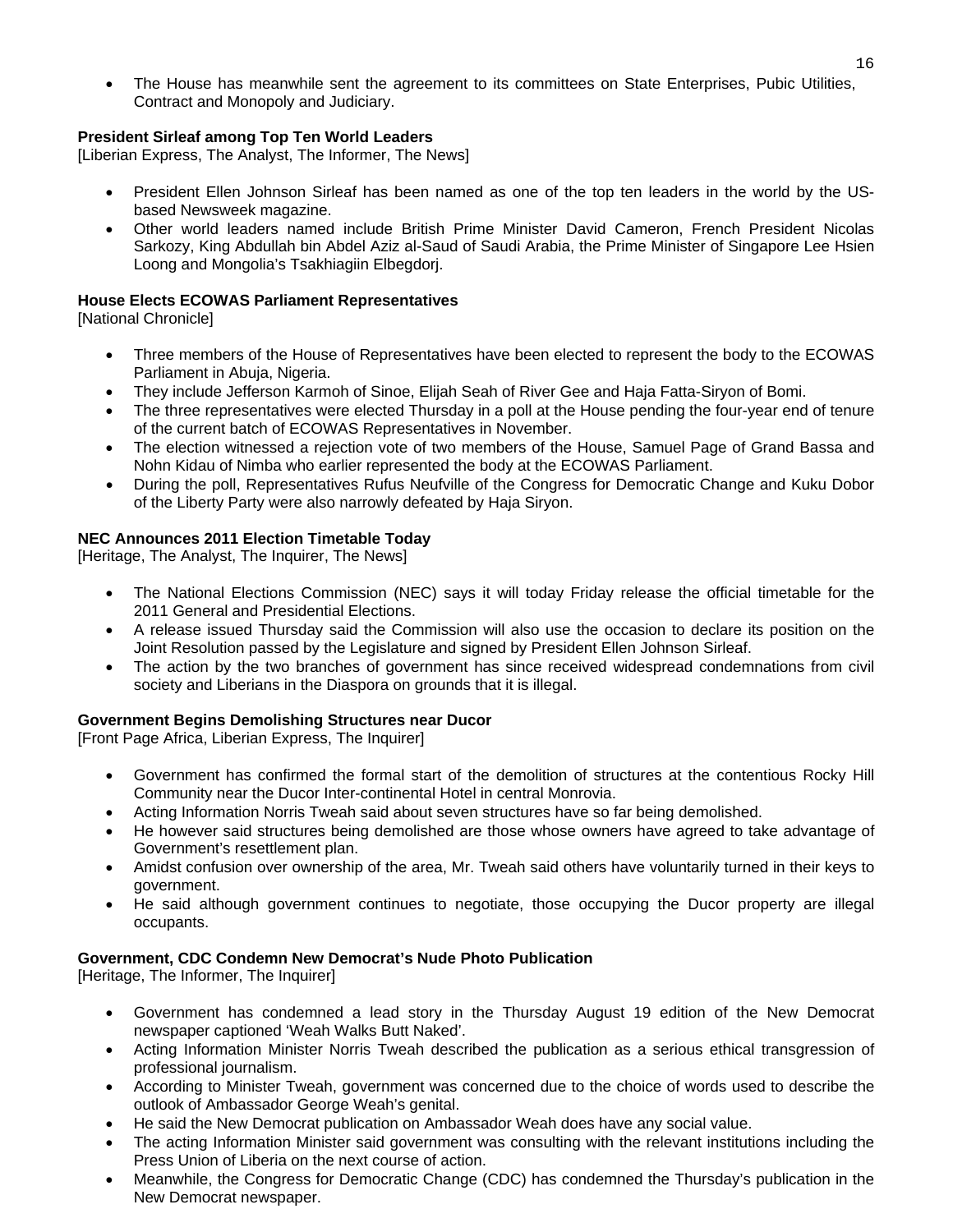- The CDC said the publication in which the paper brought the photos of George Weah in a video advertisement is immoral and unacceptable.
- The chairperson of the CDC, Senator Geraldine Doe Sheriff told a news conference the publication is intended to damage the reputation of the CDC political leader.
- Senator Sheriff said the party would do a formal protest letter to the Senate to ensure the publisher of New Democrat Tom Kamara appears for questioning.
- At the same time, the CDC says Ambassador Weah would arrive in the country Friday to address crucial national issues including the video advertisement.

## **US Embassy Meets Youth Leaders**

[The News]

- The US Embassy near Monrovia has held a one-day roundtable with at least 30 youth leaders in the country.
- The event focused on US President Barack Obama's recent African Youth Forum held in Washington DC and appreciating the significance of the country's national flag.
- US Embassy's Public Affairs Officer Dehad Ghebread said the roundtable was part of efforts by the Embassy to promote youth development.
- Ms. Ghebread observed seventy percent of Liberia's population constitutes the youth and stressed the need to inspire them to make a difference in the society.
- She believes such inspiration can be achieved through information sharing which she described as critical.
- During the youth leaders' roundtable, participants highlighted the importance of the Liberian flag and stressed the need to take it seriously.
- For her part, Youth and Sports Minister Etmonia Tarpeh welcomed the roundtable and assured all would be done to institute the necessary corrections.

#### **Health Ministry Prepares for Family Reunification**

[National Chronicle, The Analyst, The Informer]

- The Health Minister says it would shortly embark on what it calls family training and reunification across the country.
- An official of the ministry said the exercise is intended to get records of children and reunite them with their biological parents.
- According to Ms. Ina Christensen, following the reunification exercise, the ministry would ensure the children stay with their families.
- Ms. Christensen hopes the exercise will help build family ties in post-war Liberia.
- The Health Ministry official spoke at the start of a five-day workshop on National Training of Trainers on Family Tracing and Reunification.

#### **Star Radio** *(News monitored today at 09:00 am)*

#### **President Sirleaf Submits Freeport Agreement to Lawmakers**

#### **Senate Invites Civil Society Organizations Again**

- The Senate has again summoned the three civil society organizations it penalized last week for verbally insulting Legislators.
- The Senate said the three groups must appear before its plenary next Thursday along with their lawyer.
- The decision followed verbal complaint that the three groups have not retracted their verbal insult as requested by the Senate.
- The groups include the Liberia Democracy Watch, Centre for Democratic Empowerment and Institute for Democracy and Development.
- They were penalized after they termed the action of the Legislature to pass the threshold resolution as a mentally impoverished leadership.
- The Senate said since the enforcement of the punishment the groups have not published and broadcast the retraction for five days.

*(Also reported Radio Veritas, Truth FM, Sky FM, and ELBC)* 

#### **House Elects ECOWAS Parliament Representatives**

*(Also reported Radio Veritas, Truth FM, Sky FM, and ELBC)* 

#### **NEC Announces 2011 Election Timetable Today**

*(Also reported Radio Veritas, Sky FM, and ELBC)*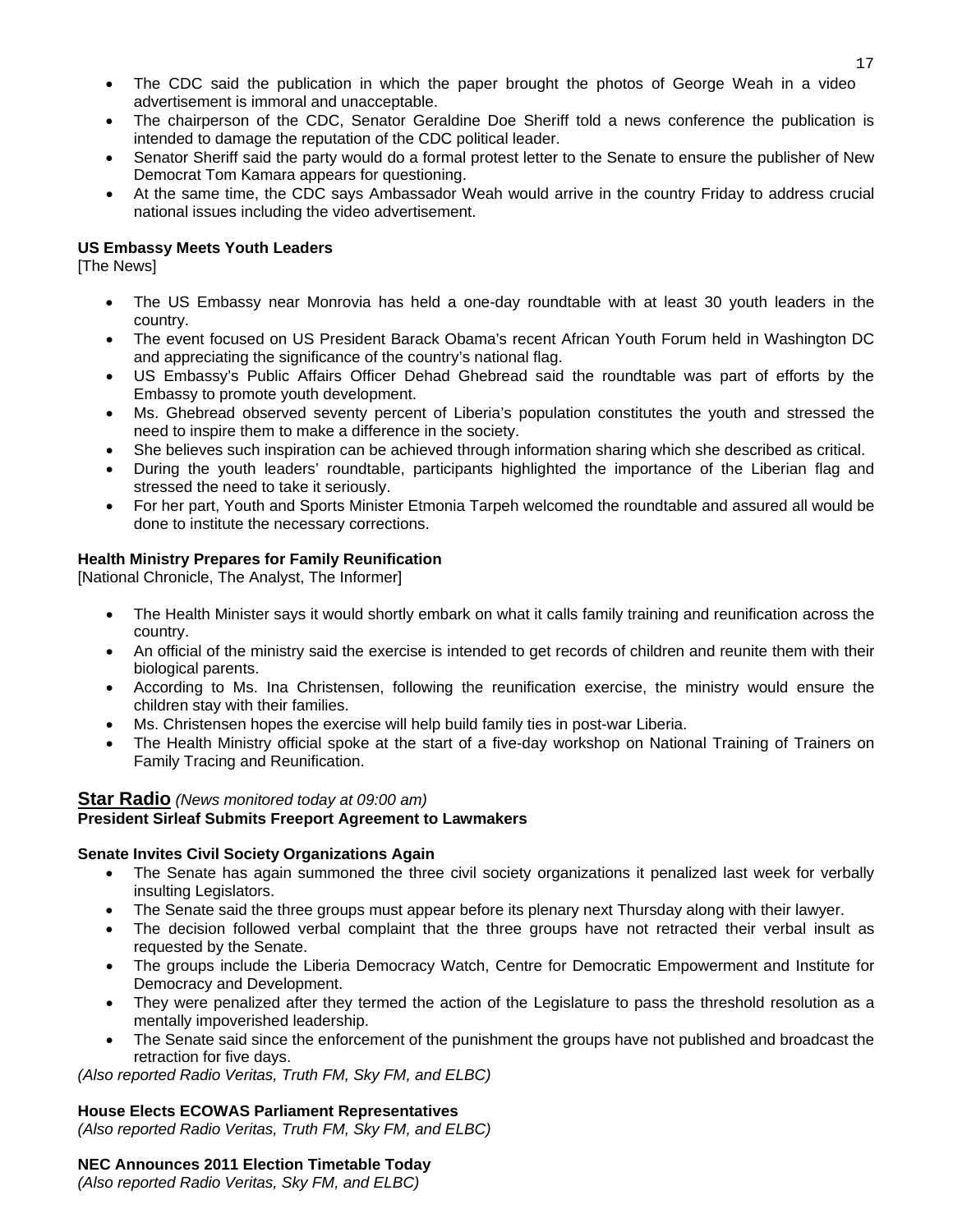#### **Government Begins Demolishing Structures near Ducor**

*(Also reported Truth FM, Sky FM, and ELBC)* 

#### **Government, CDC Condemn New Democrat's Nude Photo Publication**

*(Also reported Radio Veritas, Truth FM, Sky FM, and ELBC)* 

#### **US Embassy Meets Youth Leaders**

#### **Health Ministry Prepares for Family Reunification**

## **International Clips on Liberia**

#### **Political, social divides threaten Liberian strides in shoring up peace, says Ban www.un.org**

Although Liberia continues to make considerable progress in consolidating peace and security, enduring political and social divides, among other factors, could roll back the strides made so far, Secretary-General Ban Ki-moon cautions in a new report. He also warns that limited gains on national reconciliation and the far-reaching perception of the prevalence of impunity are also obstacles to progress in his most recent report to the Security Council on the UN peacekeeping mission in Liberia, known as UNMIL. While the West African nation's overall security situation is stable, it is fragile due to ethnic and communal tensions, disputes over access to land and a lack of confidence in the criminal justice system, the report notes. Rape, armed robbery and other forms of serious criminal activity, it says, continue to be prevalent, expressing concern that more than 70 per cent of reported rapes between February and August have involved victims under the age of 16. "Relatively minor disputes continued to rapidly escalate into major destabilizing incidents," Mr. Ban writes.

#### **US Government Renews Punitive Measures against Charles Taylor's Associates APA**

United States President Barack Obama has renewed the national emergency measures imposed in 2004 against associates of former Liberian President Charles Taylor, APA learns here Thursday. According to a US embassy source in Monrovia, President Obama has already signed an order to implement the measures, which include a blockade on the properties of Taylor's associates. The national emergency measures will continue for another one year, the source quoted a White House press statement as saying. Taylor is currently on trial in The Hague, Netherlands on war crimes charges. On July 24, 2004, the US President issued Executive Order 13348, declaring a national emergency and ordering related measures, including the blocking of the properties of certain persons connected to the regime of former President Taylor, pursuant to the International Emergency Economic Powers Act (50 USC 1701-1706). The White House statement said the president "took the action to deal with the unusual and extraordinary threat to the foreign policy of the United States constituted by the actions and policies of former President Taylor. "The actions and policies of Charles Taylor and others have left a legacy of destruction that continues to undermine Liberia's transformation and recovery," the White House statement noted. Associates of former President Charles Taylor affected by the action include his estranged wife Jewel Howard Taylor, now a senator in Liberia's bicameral legislature; Cyril Allen, chairman emeritus of Taylor's National Patriotic Party and Benoni Urey, former Maritime Commissioner during the Taylor regime; House of Representatives member Edwin Snowe, former managing director of the Liberia Petroleum Refining Corporation and former NPFL General-turned-Senator, Adolphus Dolo. The United Nations has taken similar measures against these personalities, including a travel ban.

# **International Clips on West Africa**

#### **Guinea**

#### **Guinea proposes electoral law change before vote AP**

Guinea's interim government wants to change the electoral code in a way that would give the government access to completed ballots, according to documents given to The Associated Press, a move that is fueling accusations of manipulation before next month's historic election. A draft of the proposed ordinance given Wednesday to the Associated Press gives logistical control of the September 19 presidential run-off to a department supervised by Jean-Marie Dore, the interim prime minister who is believed to be backing the race's underdog. The department's duties would include transporting ballots from the polls to the counting centre and auditing the software used to create the electoral list. The latter duty would also give the government access to the voter roll. The draft law conflicts with the constitution and an accord signed earlier this year by the country's military junta, which assigns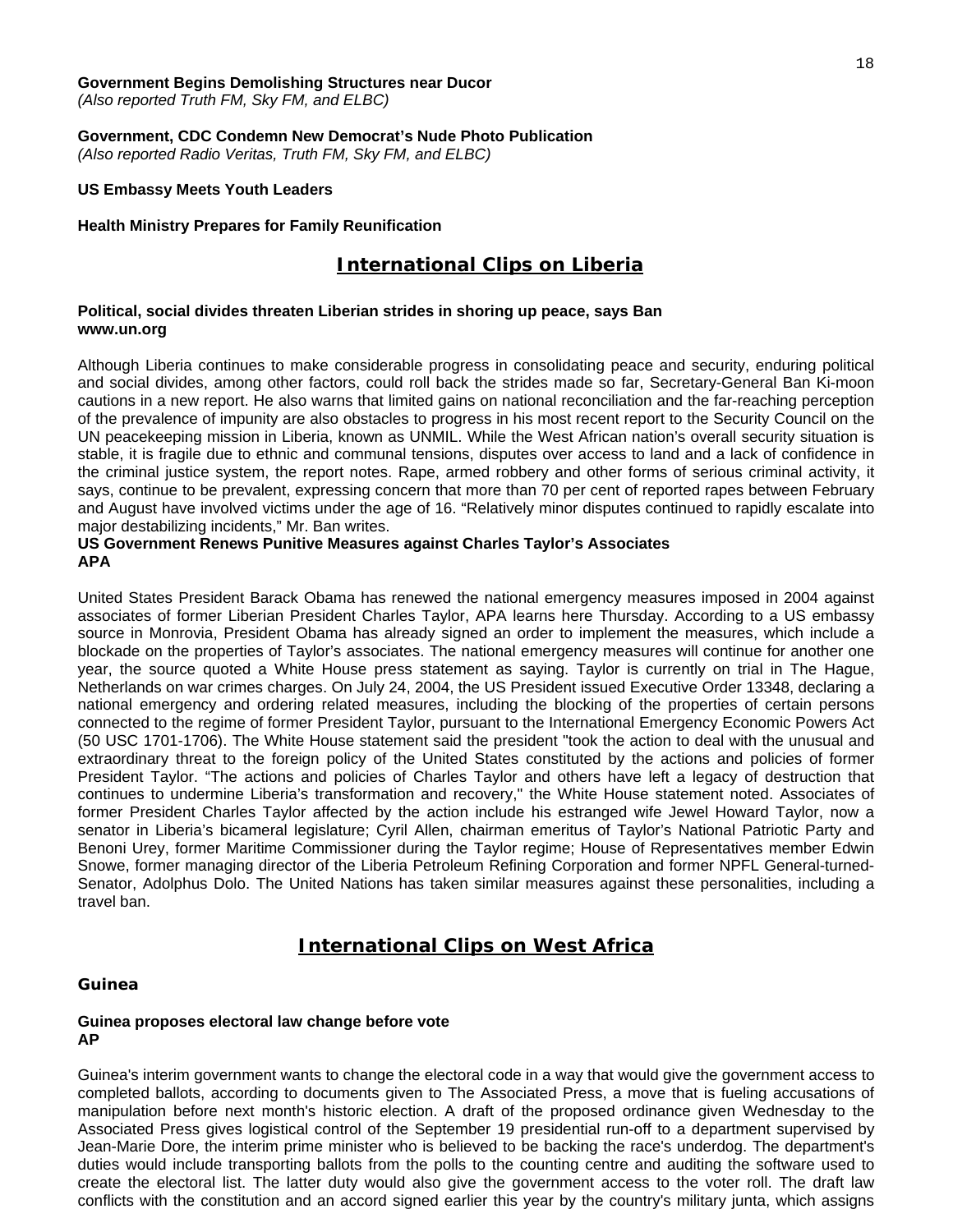these duties to the neutral National Independent Election Commission. "This is an attempt by the prime minister to manipulate the vote. He knows that his candidate cannot win and so he wants to lay the groundwork for massive fraud," said Cellou Dalein Diallo, the top candidate who won 44 percent of the vote during the first round in June. He is squaring off against long time opposition leader Alpha Conde, who received around 20 percent of the vote. Dore, the interim prime minister, has never publicly stated his affiliation but is believed to be backing Conde. Dore's spokesman Mamadou Sam said the election will be fair, even if the new ordinance passes.

#### **Suspicious death of ex-Junta leader's son www.afrik-news.com**

Thursday, the Camara family anxiously awaited the results of an autopsy on the body of their eldest son, Moriba Camara "Junior", who was found dead in his swimming pool at his home in Vieux-Longueuil, Canada. Ahead of the results, various local media speculated foul play. The Canadian police say a toxicological test will be done to further investigate the death, after the initial autopsy result. Monday, Moriba "Junior", 25, the eldest son of former Guinean junta leader, Camara Dadis, who arrived in Canada a little over a year ago to pursue his university studies, was found dead in his swimming pool at his home in Longueuil, Canada. According to the Guinean media, the young man's corpse was discovered when the repeated knocks on Moriba's door by deliverymen went unanswered. A relative who hurried to the scene found Moriba Junior Camara's lifeless body around 19 hours local time and contacted the emergency services. The circumstances leading to his death remained undetermined after an inconclusive initial autopsy on Thursday. "So far we don't have any link that would allow us to believe that there's foul play involved," Longueuil police spokesperson Dominic Arsenault is quoted as saying. Suggesting that further autopsy results could take several weeks before being released, another police spokesperson, Gaétan Durocher, said that toxicological tests will be done in order to determine what might have caused the young man's death.

#### **Ivory Coast**

#### **UNOCI provides further support for the cantonment of ex-combatants African Press Organization**

The UN Operation in Côte d'Ivoire (UNOCI) will provide the Armed Forces of the Forces Nouvelles (FAFN) with 52 tents and two water tanks, within the framework of the cantonment of ex-combatants, in response to a request from the FAFN's Chief of Staff, UNOCI Spokesman Hamadoun Touré announced on Thursday in Abidjan. Speaking at the mission's weekly press conference, Mr. Touré added that UNOCI would pursue its multifaceted assistance to the cantonment operation by providing air transport for officials involved in the operation, which is scheduled to resume on Friday 20 August 2010 in Séguéla. The Spokesman recalled that UNOCI had earlier rehabilitated cantonment sites in Bouaké, Korhogo, Man and Séguéla that were to accommodate FAFN ex-combatants who volunteered for the new army. With regard to the electoral process, UNOCI has observed that the establishment of the final voters' roll was now in the judicial phase, Mr. Touré stated. "UNOCI also notes that the Independent Electoral Commission is involved in plotting the electoral map of Côte d'Ivoire, which is a key indicator with regard to managing a reliable and transparent electoral process," he added.

#### **Tunisia to take part in South-South Cooperation Forum in Ivory Coast www.tunisiaonlinenews.com**

Tunisian will take part in the South-South Cooperation Forum due to be held from September 19 to 24, at the Information Technology and Biotechnology Village in Grand Bassam in Ivory Coast, recently announced the website "investir-en-tunisie". The event which is organized by the Sfax Chamber of Commerce and Industry aims at further strengthening relations between Tunisia and African countries and promote foreign direct investment and foreign trade in sub-Saharan Africa through the exploration of new business opportunities, cooperation and partnership. As part of the event, a conference gathering African countries and representatives of international financial institutions will also be held. Twenty seven countries sub-Saharan countries and five North African countries will take part in the event. The Forum also includes business meetings between traders and heads of companies in different sectors.

#### **Sierra Leone**

#### **Ghana, Sierra Leone Deepen Bilateral Ties www.ghana.gov.gh**

Ghana and Sierra Leone deepened their bilateral relations with the signing of a Memorandum of Understanding (MOU), for technical Co-operation in the Energy Sector, in Accra, yesterday. Dr. Oteng Adjei, Ghana's Minister for Energy, who signed for his country recounted the long friendship that exists between the two countries and said the agreement is to support and collaborate with Sierra Leone in the production of Energy for reciprocal benefit. The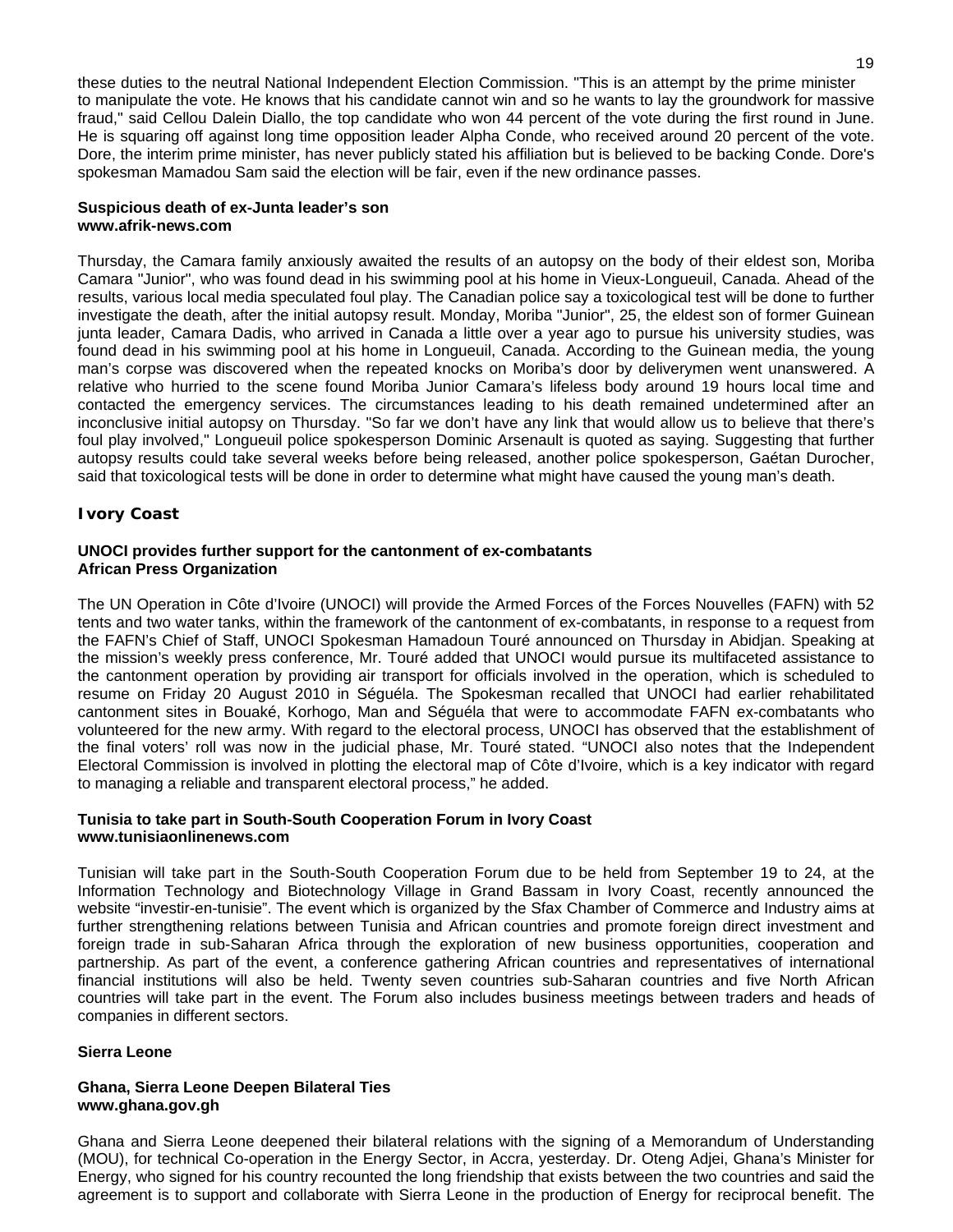Minister was highly appreciative of the excellent work done by the technical team that has culminated in the signing of the agreement and said it marks "a new era of sharing what we have" between the two countries. Dr. Adjei, was hopeful that Ghana's 40 years experience in hydro-power generation will help Sierra Leone create a critical mass of young engineers who will bring about change and transformation in that Country. The Minister pledged Ghana's unflinching commitment to the document that has been signed. The Sierra Leonean Minister for Energy, Professor Davidson Ogulade, who initialed for his country, was very pleased with the traditional Ghanaian hospitality and also impressed with his tour of the Akosombo and Kpong Dams.

#### **MCAST Team Trains Sierra Leone's Military www.africom.mil**

Sailors assigned to Maritime Civil Affairs and Security Training Command's (MCAST) Security Force Assistance Detachment began small boat operations training with 11 soldiers and sailors from Sierra Leone's military, Aug. 16. The four-man team is facilitating a two-week course designed to provide Sierra Leone's military with the necessary tools to navigate their country's small naval boats effectively around the country's coast. "Our goal is to give these guys the fundamentals to complete their missions using the same nautical principles that have been proven by the U.S. military and many other nations for years," said Petty Officer 1st Class (EXW) Edwin Mantilla, lead instructor of the Sierra Leone MCAST unit. The course consists of boat crew responsibility training, boat handling, survival techniques, operational risk management and a variety of related topics. "Most of us have very little knowledge of boat operations, so we hope to learn as much as we can from our American friends," said Sierra Leone military Sub Lieutenant Albert Kenneh. "We have encountered several problems during operations, and this will help us handle them better."

\*\*\*\*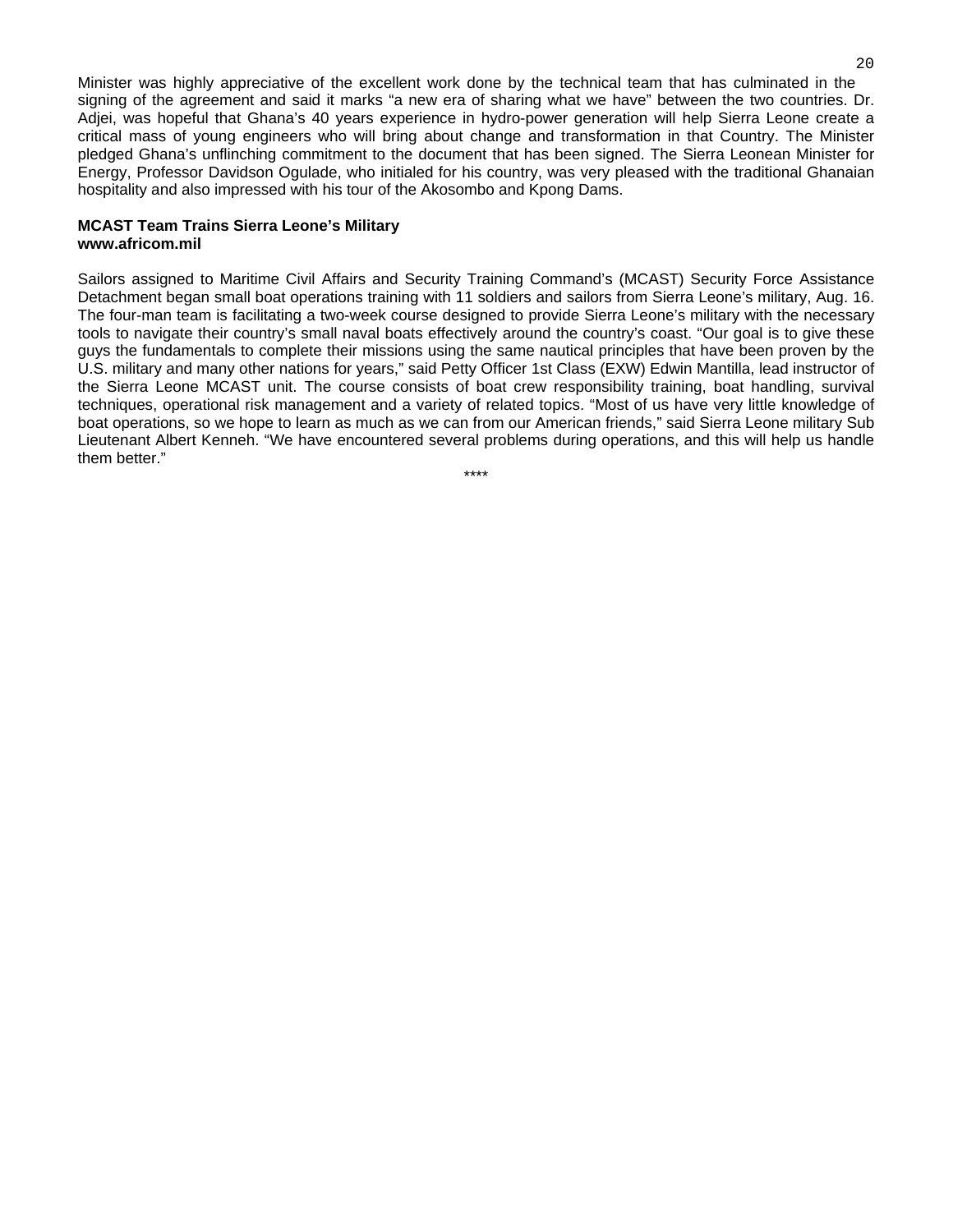Carribean360 Monday, 23 August 2010

# **St Lucia joins International Criminal Court**



The Eastern Caribbean country has ratified the Rome Statute of the [International Criminal](javascript:void(0))  [Court](javascript:void(0)) (ICC) and it will enter into force on November 1st, becoming the 113th member.

CASTRIES, St Lucia, Friday August 20, 2010 – St Lucia will soon be party to the first ever permanent international institution, with jurisdiction to prosecute individuals responsible for the most serious

crimes of international concern: genocide, crimes against humanity and war crimes.

The Eastern Caribbean country has ratified the Rome Statute of the International Criminal Court (ICC) and it will enter into force on November 1st, becoming the 113th member.

"The ICC welcomes the St Lucia decision and sees it as a new sign of the International community's commitment to put an end to impunity for the perpetrators of the most serious crimes that deeply shock the conscience of humanity," a statement on the ICC website said.

The history of the ICC dates back to the 1990s. After the end of the Cold War, international criminal tribunals were the result of consensus that impunity is unacceptable, but because they were established to try crimes committed only within a specific time-frame and during a specific conflict, there was general agreement that an independent, permanent criminal court was needed.

On July 17th 1998, the international community reached an historic milestone when 120 states adopted the Rome Statute, the legal basis for establishing the permanent International Criminal Court. The Rome Statute entered into force on July 1st 2002 after ratification by 60 countries.

The court is based in The Hague, Netherlands.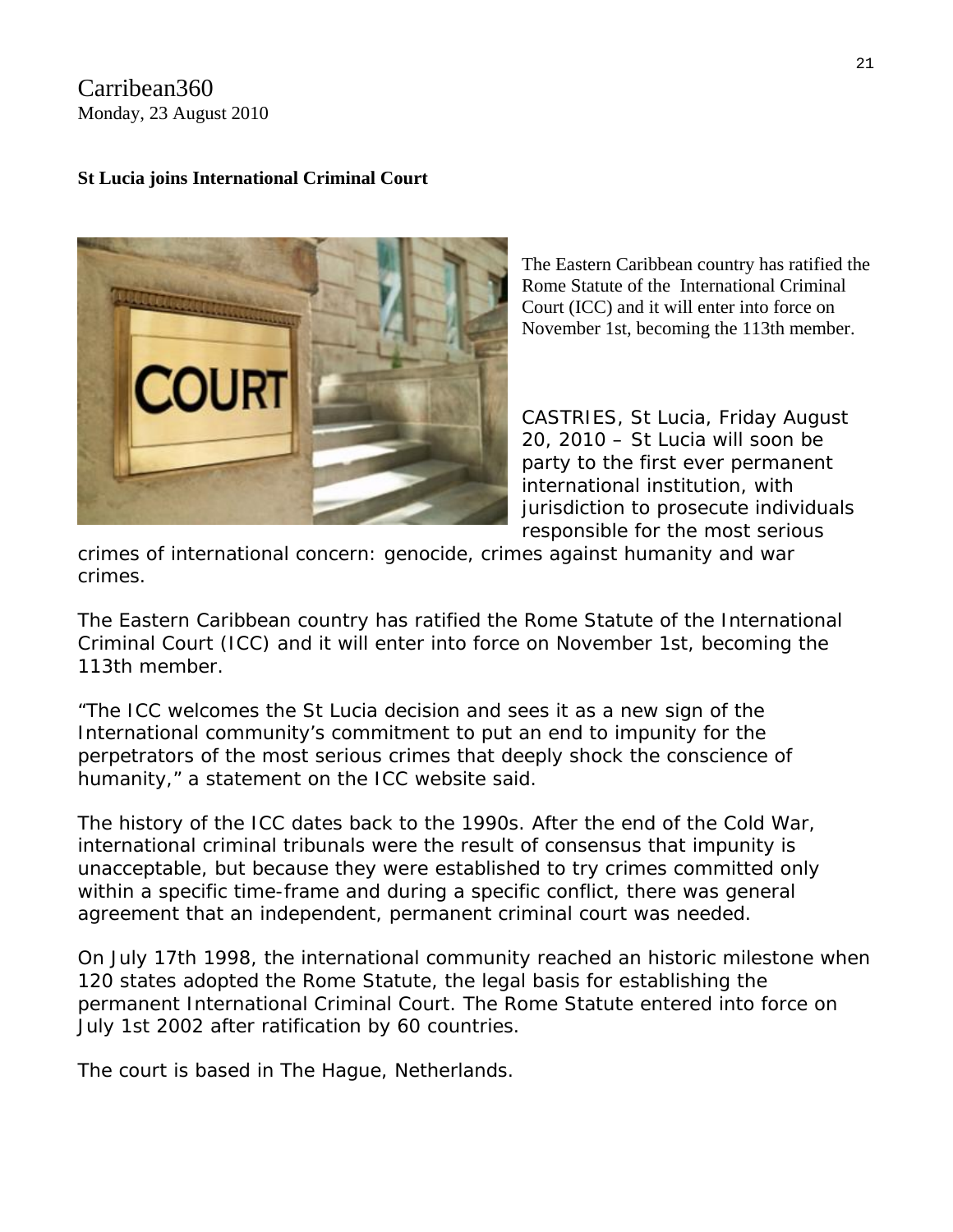# Foreign Affairs Sunday, 22 August 2010

# http://www.foreignaffairs.com/articles/66579/tod-lindberg/aggression-in-the-court?page=show

## **Aggression in the Court**

#### *The International Criminal Court's Newest Authority*

Perhaps it was the prospect of a trip out of Kampala, Uganda, to the World Cup games in South Africa that put delegates to the International Criminal Court Review Conference in a magnanimous mood last June. Whatever the reason, years of acrimony and dissension melted into agreement. The consensus would have been remarkable even if the conference's agenda had been banal. In fact, it was not. At hand was the issue of the ICC's jurisdiction over the crime of aggression -- a subject so fraught that the delegates who originally negotiated the creation of the ICC in 1998 were only able to do so after deferring this issue until now, 12 years later.

The first noteworthy element of the conference was the presence of U.S. officials. The United States signed, but never ratified, the 1998 Rome Statute that created the court, and it has no vote in the ICC's Assembly of States Parties (ASP). Like other nonparties, though, it has always been eligible to attend meetings as an observer. But Washington has largely kept the ICC at arm's length since the Bush administration decided to [withdraw](http://archives.cnn.com/2002/US/05/06/court.letter.text/index.html) the U.S. signature in May 2002, shortly before the court became operational. The administration feared that, once functional, the court would be a threat to U.S. sovereignty and put U.S. officials and military personnel at risk of prosecution in the course of their duties.

The Obama administration, which is generally more sympathetic to the ICC than its predecessor, took almost a year to review its policies toward the court before reengaging with it. The administration's first step was to send an observer to an ASP meeting in November 2009. Then, in a major [address](http://www.state.gov/s/l/releases/remarks/139119.htm) in March 2010, State Department Legal Adviser Harold Koh affirmed U.S. intentions to cooperate with the court. In June, Koh and Stephen Rapp, the ambassador-at-large for war crimes, led an observer delegation in Kampala of officials from a number of agencies and the military.

Much of the first week of the ICC conference was devoted to an assessment of the court's progress since it opened. The culmination was a [declaration](http://www.icc-cpi.int/iccdocs/asp_docs/Resolutions/RC-Decl.2-ENG.pdf) that included language welcoming the cooperation of nonparties in court proceedings. This pragmatic "welcome back" seemed an outgrowth of U.S. acknowledgement that the ICC is here to stay, as well as the court's recognition that, even though the United States will likely not join anytime soon, U.S. participation would be useful.

Next year, South Sudan will likely vote for independence. Suppose Khartoum responds by sending troops. Were the court's new provisions on aggression already in effect, Bashir would be a prime candidate for a Security Council referral on charges of aggression.

Then came the contentious issue of the crime of aggression. The idea of holding national leaders to account for waging wars of aggression has genuine moral appeal and historical pedigree. German and Japanese military leaders were prosecuted for aggression during the Nuremberg and Tokyo trials following World War II. But who defines the term and tries the cases is a thornier issue. Noting the absence of consensus on a definition of aggression in the run-up to the conference, U.S. officials questioned whether taking the matter up was not a bridge too far -- a foray into an area so contested that addressing it could undermine the court's other work.

The key question in Kampala was the relationship of the ICC to the United Nations Security Council. The UN Charter grants the Security Council "primary responsibility for the maintenance of international peace and security. If "primary responsibility" were translated into a requirement that the Security Council issue a finding of aggression before the ICC could act, the P-5 would be able to use their veto power to ensure that their nationals -- and their allies' nationals -- would never be at risk of prosecution. Such a situation would preserve the status quo, where might -- in the form of Security Council veto power -- makes right. If, on the other hand, the ICC asserted authority to operate independently on aggression, including an ability to prosecute nationals of nonparties, U.S. domestic politics would be so roiled as to doom the U.S. policy of practical cooperation.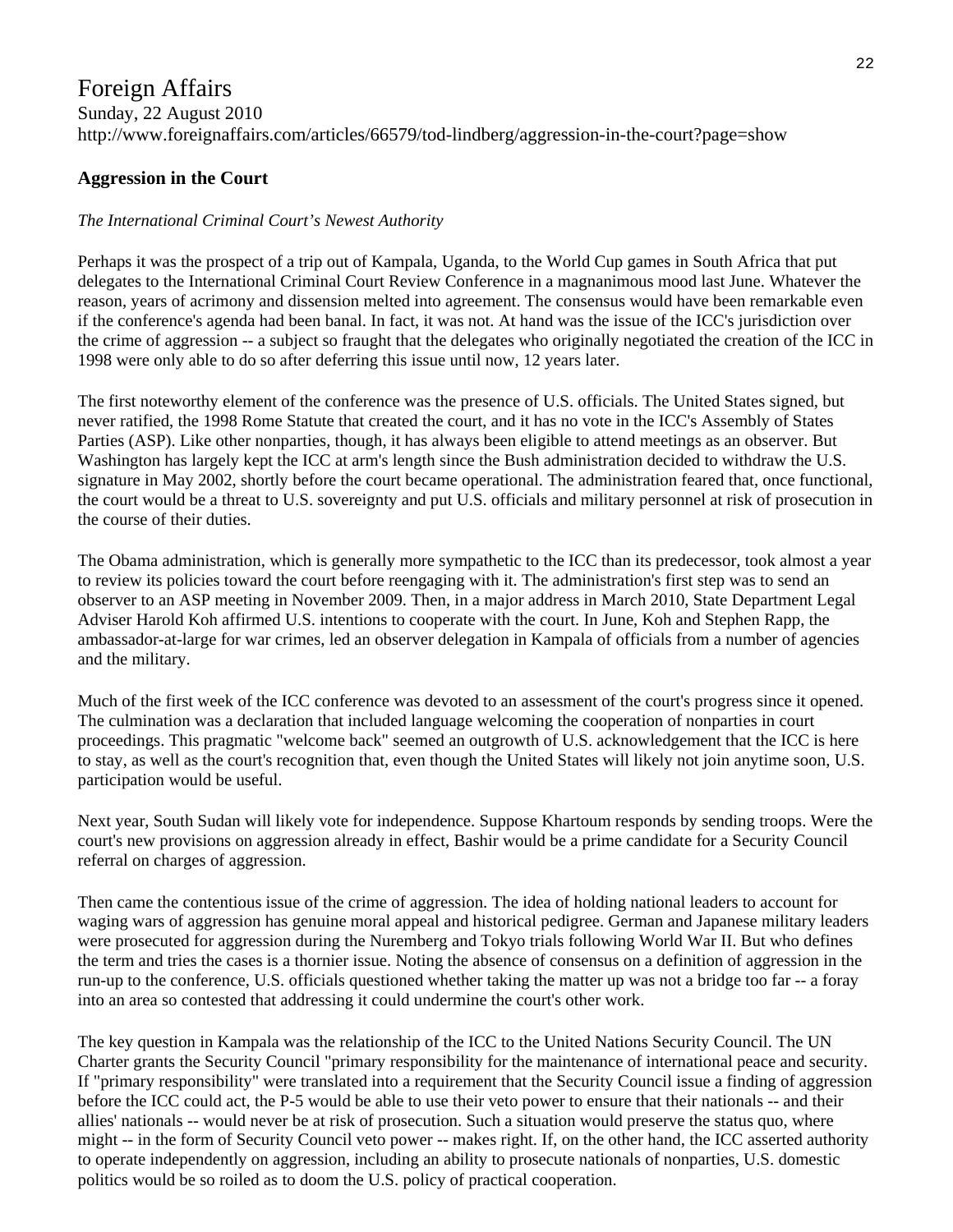In the end, the conference came to a consensus on a definition of aggression and on procedures for taking action, but only by providing adequate protections for the P-5. The ICC will not be able to bring aggression charges against a national of a state that is not a member of the ICC without a Security Council resolution under [Chapter VII](http://www.un.org/en/documents/charter/chapter7.shtml) (responding to threats to peace and security). This protection is even stronger than that which governs the court's handling of other crimes; for example, the court could, in principle, charge a U.S. national for committing war crimes if he did so on the territory of a state party to the ICC. This is not the case for crimes of aggression.

If the ICC prosecutor wants to investigate a potential crime of aggression in the absence of a Security Council resolution, he first has to seek one. The Security Council has six months to take action before the prosecutor can investigate on his own authority. Finally, the Security Council retains the power to stop any investigation by voting annually to defer it.

States that belong to the ICC also have the option of individually opting out of the court's jurisdiction over aggression by filing a simple declaration. Proponents of expanding the reach of international law hope that, over time, opt-out states will be shamed into accepting ICC purview.

Finally, the Kampala outcome is subject to one further review. No sooner than January 1, 2017, the ASP will have to pass the aggression provisions by a two-thirds vote. The court then has jurisdiction effective one year after 30 members of the court ratify the amendments.

So fears that the ICC would be seeking to prosecute U.S. officials for aggression were overblown. For that to happen, the U.S. representative on the Security Council would have to either vote in favor of, or abstain from, a Security Council resolution asking the ICC to investigate the conduct of U.S. officials. Even if the United States eventually joins the court, it can choose to opt out of the court's jurisdiction over aggression.

At a June 15 [briefing,](http://www.state.gov/s/wci/us_releases/remarks/143178.htm) Koh stated flatly, "The prosecutor cannot charge nationals of nonstate parties, including U.S. nationals, with a crime of aggression." He misspoke. The ICC's jurisdiction over aggression would not make sense without a Security Council trigger that could be pulled against any aggressor, whether a member of the ICC or not. However unlikely, it could be pulled against the United States; with a Security Council resolution, the prosecutor can investigate and bring charges against nationals of nonparties.

Indeed, the most likely scenario in which the ICC prosecutor might bring charges of aggression would be a Chapter VII resolution aimed at a situation beyond the reach of the ICC's other jurisdictional areas. Sudan, for example, is not a party to the ICC. Yet pursuant to a Security Council [referral](http://www.un.org/News/Press/docs/2005/sc8351.doc.htm) on Darfur, the ICC prosecutor has charged Sudanese President Omar Hassan al-Bashir with war crimes, crimes against [humanity](http://www.icc-cpi.int/iccdocs/doc/doc639078.pdf), and [genocide](http://www.icc-cpi.int/menus/icc/press%20and%20media/press%20releases/pr557). Next year, South Sudan will vote on secession, a vote widely expected to favor independence. Suppose Khartoum responds by sending troops to thwart that outcome. Were the court's new provisions on aggression already in effect, Bashir would be a prime candidate for a Security Council referral on charges of aggression.

Most of the states that are members of the ICC do not engage in activities that could even remotely be characterized as aggression. Their nationals are at no more legal risk of facing charges of aggression than they are for other crimes within ICC jurisdiction -- genocide, crimes against humanity, and war crimes. Some critics of the court have expressed concern that when the United States decides to take military action, it may find itself bereft of allies; members of the ICC might be reluctant to put their leaders at legal risk for aggression. This concern seems overstated. Members of the ICC have participated with the U.S. in combat operations in Iraq and Afghanistan, even though they could theoretically be prosecuted for other crimes within ICC jurisdiction.

Fears that the ICC would be seeking to prosecute U.S. officials for aggression were overblown.

For some countries, membership in the court and acceptance of its jurisdiction over aggression may have a littlediscussed practical effect -- as an insurance policy against their own potential bad actors. Perhaps some would-be aggressors will be deterred from waging war because they would be eligible for prosecution at the ICC.

Whatever its eventual practical effects, what the ICC Review Conference in Kampala really tested was whether the aspirations of those in favor of strengthening the international legal regime could be squared with the concerns of the world's biggest power. The answer was yes.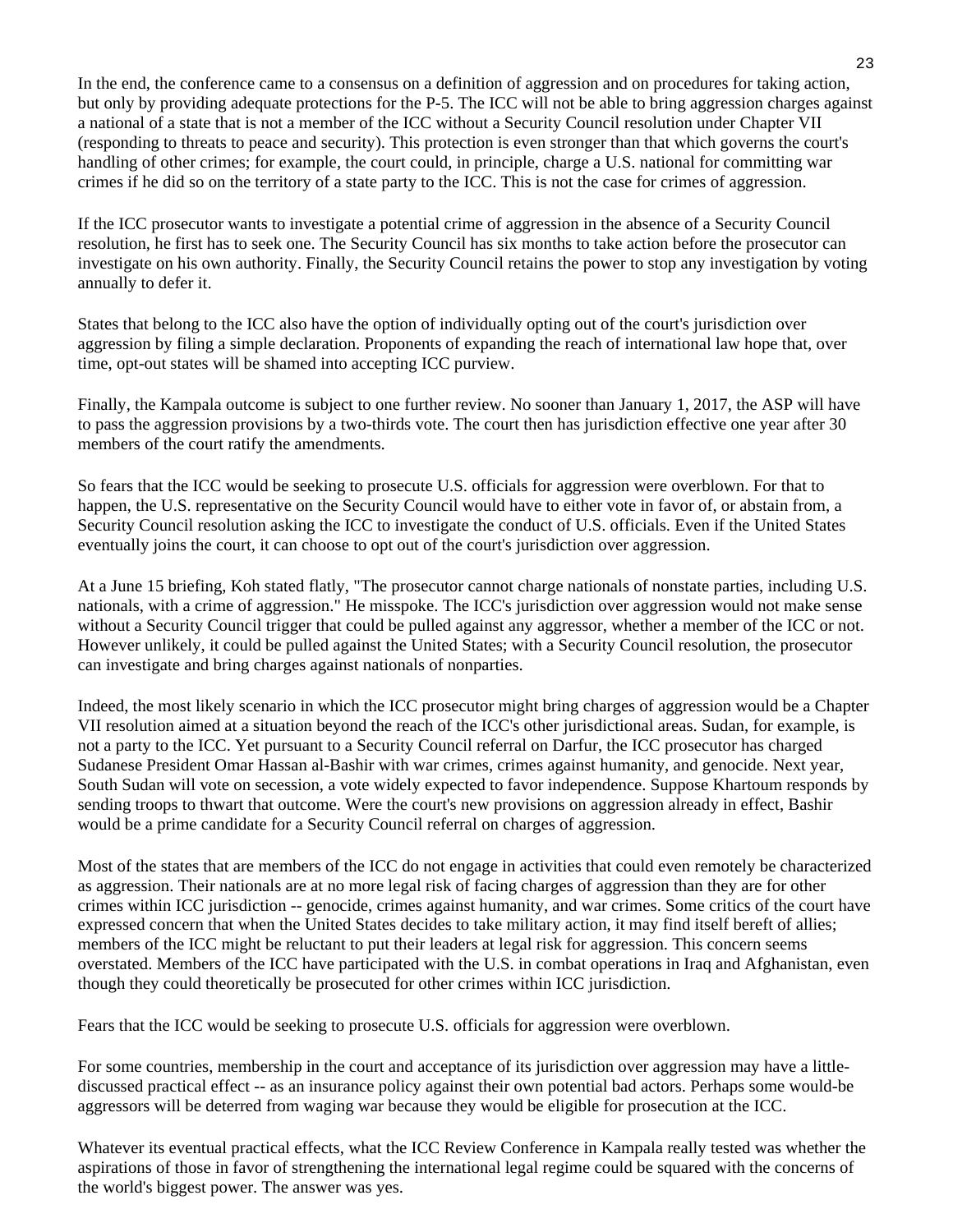# Hirondelle News Agency

Friday, 20 August 2010

## **American Abassador at large for war crime issues to visit ictr monday**

Arusha, August 20, 2010 (FH) - The United States Ambassador at Large for War Crime Issues, Stephen Rapp Monday starts a two-day visit at the International Criminal Tribunal for Rwanda (ICTR) charged with prosecuting main perpetrators of the 1994 Rwandan genocide.

A program released by ICTR Press and Public Affairs Unit indicates that Ambassador Rapp, among other things, would meet with various senior officials of the Tribunal, including its President Judge Dennis Byron, Registrar Adama Dieng and the Prosecutor, Hassan Jallow.

The program states that Ambassador Rapp, who is also the former ICTR Chief of Prosecution, would also meet the judges and the legacy committee responsible for charting out the way forward after the closure of the Tribunal.

Among the issues still under discussion is the legacy of the UN court.

One of US State department's main concern is the arrest of former Rwandan businessman Felicien Kabuga, still on the run.

During his last visit to the Tribunal in February, Rapp said he had information that Kabuga was still in Kenya though the authorities maintained he had left the country.

Prosecutor Jallow on his side claimed that Kenyan authorities had provided him with no proof of his departure despite several requests.

NI/ER/GF

© Hirondelle News Agency